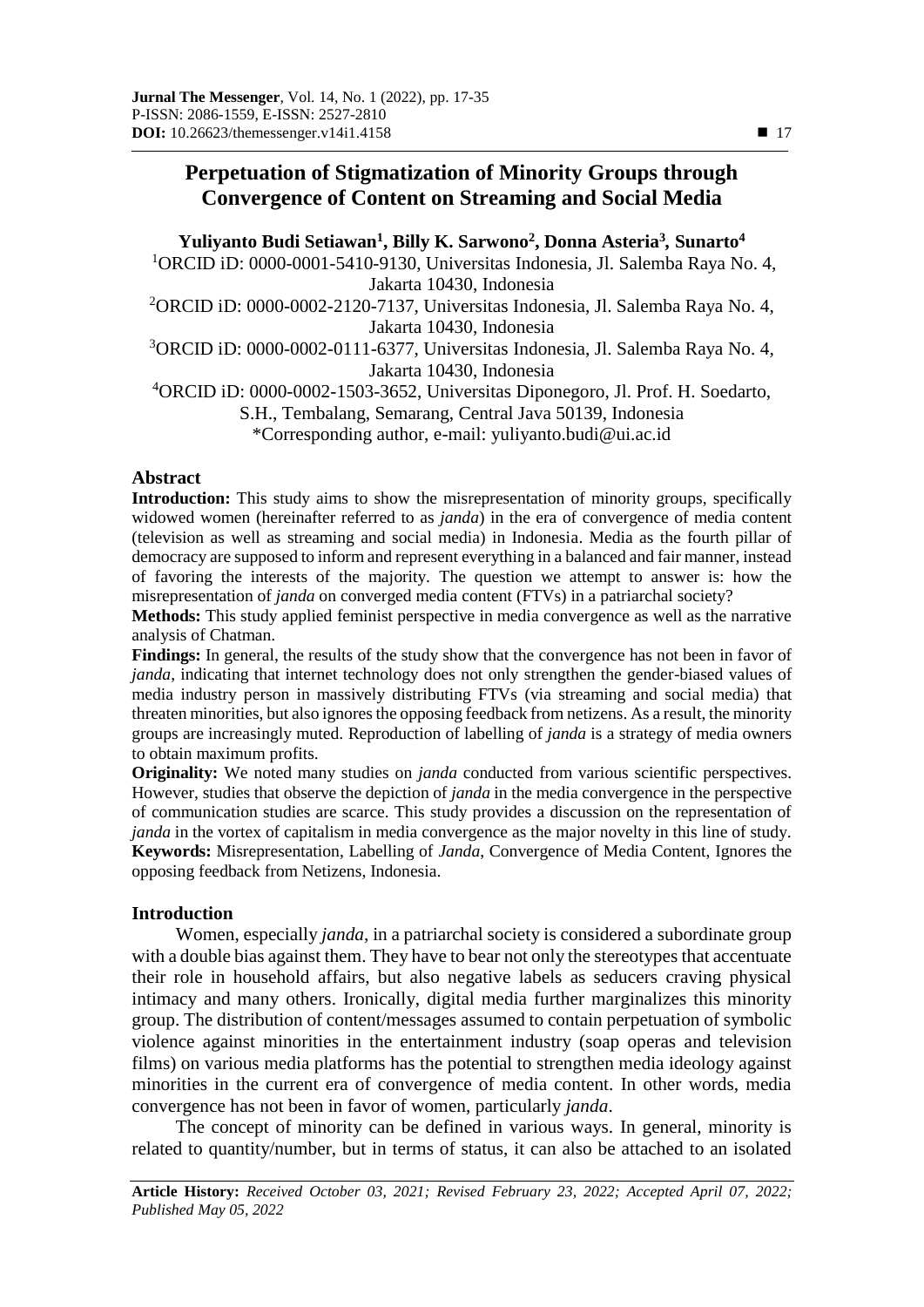feeling of individuals who have lived in a certain group/area for a long period. Therefore, minority can also be perceived as inferior, 'alien' to society, and 'persecuted'. According to Marmaryan, there are several related studies of minority, including: 'economic minority', 'age minority', 'ethnic minority', 'racial minority', 'religious minority', 'language minority', 'gender minority', 'sexual minority', 'disabled minority', and others (Marmaryan, 2010).

The study of minority in the context of this study is gender minority, particularly *janda*. The single word *janda* refers to both widows and divorcees in Indonesian, but can be made more specific with the addition of qualifiers: *janda mati* (widow) and *janda cerai* (divorcee) (Parker & Creese, 2016). The phenomenon of gender minority in Indonesia is inseparable from the norms and values of patriarchal culture that reinforces the position of women as economically and socially dependent on men, causing them to have no bargaining position and use sexuality as a way to gain economic stability. These norms and values of patriarchal culture also influence media content. It is noted that several shows on television (mainstream media) as well as internet show gender bias.

Javanese culture has a proverb related to the ideal role of women as wives, namely *macak* (be well groomed), *masak* (be able to cook), and *manak* (be able to have children). It leads to the unfavourable perception of divorced *janda* and a societal stereotype that divorce is resulted from the inability of the wives to cook, to stay presentable, or serve their husband well. On the contrary, widowers (hereinafter referred to as *duda*) are given different perception and label. The society and media in Indonesia consider that *duda* has a more respectable position than *janda*. They even perceive *duda* as a 'cool' figure, hence the epithet of *duren* (shortened from *duda keren* that literally means 'cool' widower).

Various historical searches and previous studies discover that the structural negative components on the word *janda* are inseparable from political, social, economic and cultural aspects, ultimately creating negative labels for *janda*. *First*, anthropological perspective study conducted by Parker and Creese (2016) related to culture on Wawonii Island (off the coast of Southeast Sulawesi) through an ethnographic approach shows that *janda* have lower values than unmarried women. In terms of prospective brides, a virgin woman has a material value of 30 coconut trees, or three times higher than 10 coconut trees for *janda*. This structure that determines the social status of women on the economic value (price) is only a small example of discrimination against women and against *janda* in particular.

*Second,* Nadia (2007) explains political labelling in the New Order era under the regime of President Soeharto in 1965. The label of *janda komunis* (communist widows) is the most extreme stigmatization of *janda* that has ever happened in Indonesia, given to the women whose husbands were accused of being supporters of the Indonesian Communist Party (PKI), imprisoned for years or died in the 1965 mass killings. Becoming political prisoners, they are labelled *sundal* and *bom malam,* associated with the objectification of their body and sexuality to serve the sexual desires of the soldiers on duty in the barracks. Other names for them are *eks-tapol* (former political prisoners), *setan* ('devil'), savage women, communist women, and general killers. Nadia also emphasizes that the stigma attacks the moral identity and values of the women and those already stigmatized will have difficulty in building their self-concept as a respectable woman. Many of these victims of political labeling feel unsaved, paranoid, and depressed.

The *third* study (Creese, 2016) applied a legal perspective and focused on exploring the construction of legal status for *janda* in Bali during the Dutch colonial period from the mid-19th century to the 1930s. The Dutch colonial government established the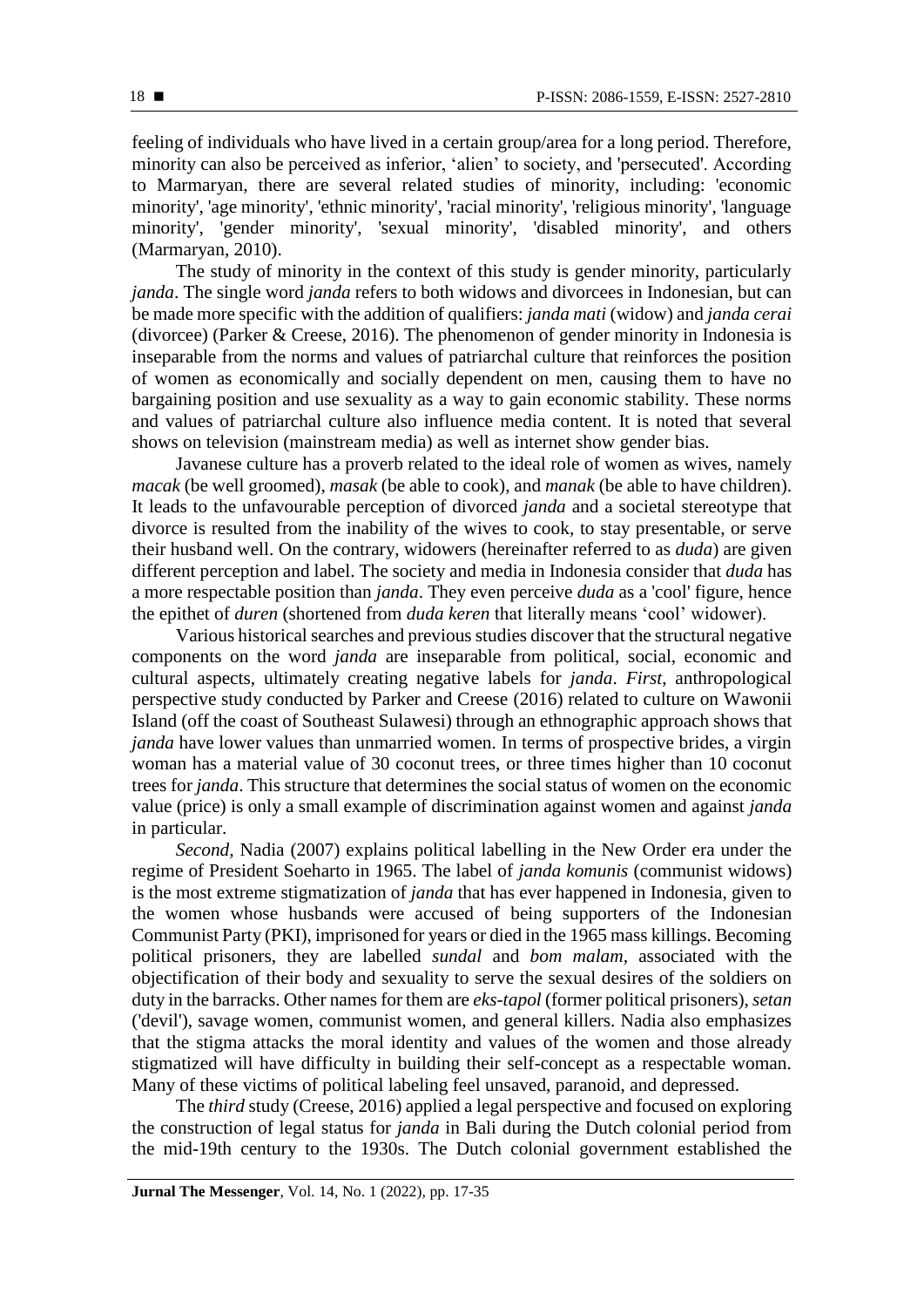Balinese customary law system that emphasizes the etiquette of sexuality of women both in marriage and in separation due to a divorce or the death of the spouse, particularly in relation to the rights of women/*janda* to property and inheritance. The Dutch colonial government harmonized traditional Balinese customary law with modern legal practice, providing wider legal access for women and *janda* who were recognized for their economic and social rights. Creese emphasizes that the growing and developing patriarchal culture in Indonesia has caused *janda* to suffer from injustice and become second-class citizens in association with identity and social status until the present day.

Another study by Mahy, Winarnita, & Herriman (2016), using a multi-disciplinary perspective of socio-legal and anthropological, examines the stereotype of *janda* in Indonesia. The study involved an Indonesian dance group in Perth (Australia) and was also conducted in other areas such as East Java and East Kalimantan. The study shows that the stereotype affects the social status of *janda* and their opportunities to find a livelihood. The term *janda* carries many pejorative meanings related to sexual problems. According to them, this condition illustrates the normality of heterosexual marriages in Indonesia, positioning the social status of wives and mothers as ideal figures and *janda*  as less respected figures. Thus, they criticizes the policy in the regime of Suharto that validates the image of mothers ('state-ibuism') as the highest achievement of status for women. The natural notion is husbands are the breadwinner while wives as mothers focus only on housework. Autonomous or financially independent women (including *janda*) are considered deviant.

Based on this explanation, it is obvious that the dominant structure in the society influences the perspective of Indonesian people that is 'highly biased' on the status of *duda*  and *janda*, in which being *janda* means inevitably accepting a 'stab' by a 'stab' in social interaction as widowhood is much more painful for women than for men (Setiawan et al., 2018).

There is a great number of other studies describing the bad stigma of *janda* status obtained from a divorce or the death of the husbands. These studies historically examine the stigmatization of *janda* in several cultures in Indonesia. They explain the impact of the stigma on the wives having a bad relationship with their husbands and experiencing domestic violence, who tend to choose to endure the bad marriages in order to be free from the stigma attached to the status of *janda*. Worse, there is also a stereotype against young *janda*, dubbed *janda kembang* (literally: flower widow), that has sexual connotations. This reality, according to Dorothy Smith, is called rules, habits, and thoughts that control society. They are invisible, yet implemented as guidelines for interacting in daily life (ruling relations). Meanwhile, they are referred to by Sara Milss as a discursive structure, discourse, or power that frames the living habits of society, namely patriarchal culture (Mills, 1997).

We noted many studies on *janda* conducted from various scientific perspectives. However, studies that observe the depiction of *janda* in the media convergence in the perspective of communication studies are scarce. This study provides a discussion on the representation of *janda* in the vortex of capitalism in media convergence as the major novelty in this line of study. As researchers in communication studies, we are concerned about gender discrimination in the representation of *janda* in various media in Indonesia, as discussed in several previous studies as follows.

*First*, Yusuf (2020) discovers stigmatization of *janda* in the production of feature films in Indonesia, in which *janda* is illustrated as a beautiful, rich, young, and seductive figure and even a wandering ghost. Several examples of films that portray *janda* in a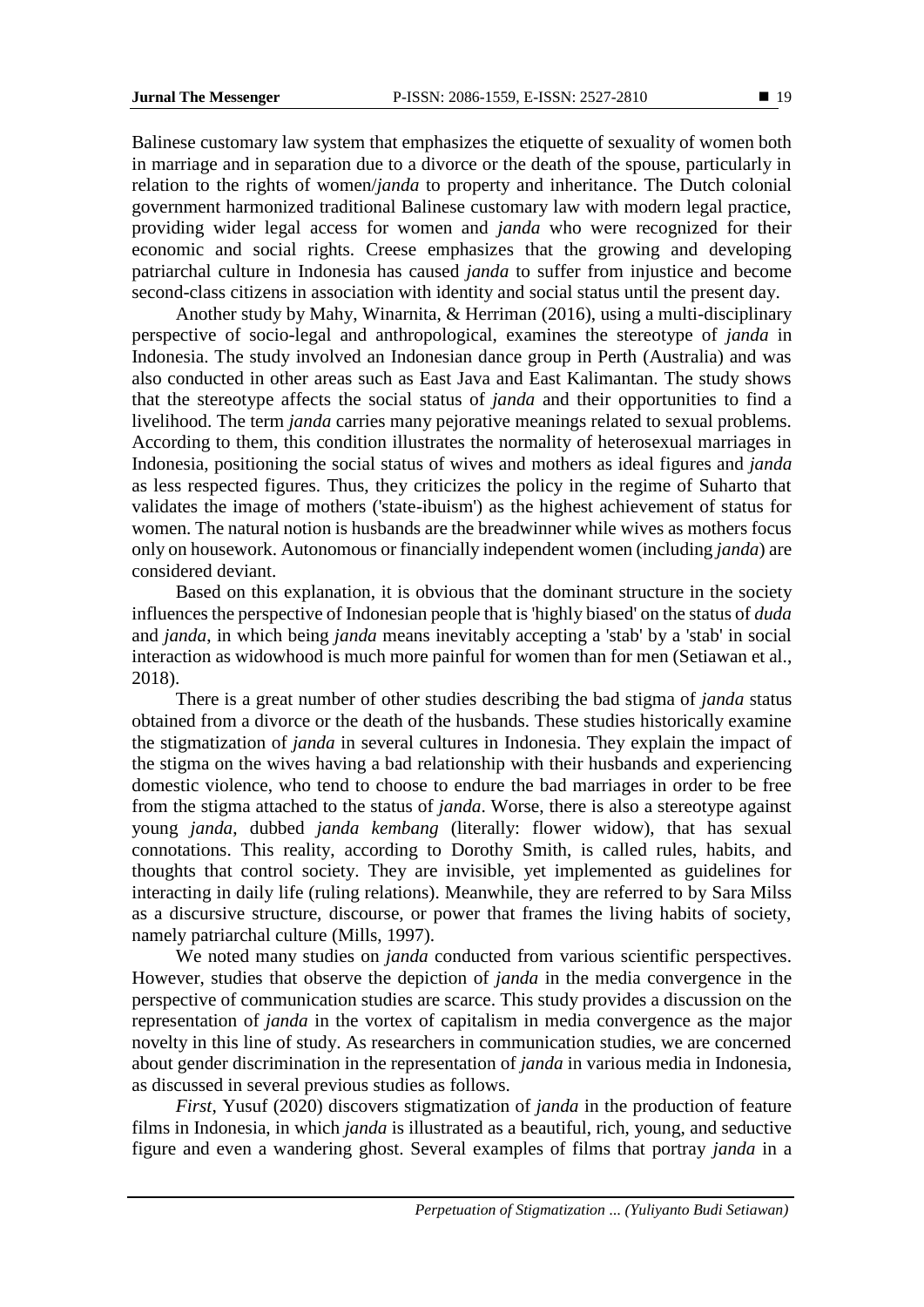negative way are "*Gara-gara Djanda Muda"* (1954); *"Si Janda Kembang"* (1973); *"Gara-gara Janda Kaya"* (1977); *"Sembilan Janda Genit"* (1977); *"Misteri Janda Kembang"* (1991); *"Kembalinya Si Janda Kembang"* (1992); *"Ku Tunggu Jandamu"*  (2008); *"Janda Kembang"* (2009); *"Darah Janda Kolong Wewe"* (2009); *"Pelukan Janda Hantu Gerondong"* (2011) and *"Mati Muda di Pelukan Janda"* (2011). Yusuf also notes negative representation of *janda* in journalistic products (news in print media) and *dangdut* songs (one of the musical genres originating from Indonesia).

*Second*, a content analysis study conducted by Gerard & Poepsel on the Marvel Cinematic Universe film catalog reveals a character named Black Widow. There are five Marvel films produced from 2008 to 2017 that feature this character, namely *Iron Man 2, The Avengers, Captain America: Winter Soldier, Avengers: Age of Ultron, and Captain America: Civil War*. Negative labels such as 'sexy assistant' and 'deadly killer' are attached to this character. In addition, Gerard & Poepsel discover that movie viewers are encouraged to desire her, marvel at her power and abilities, and pity her. Black Widow is created and characterized using the perspective of the dominant social structure (male) (Gerard & Poepsel, 2018).

*Third*, another content analysis study conducted by Kumar (2011) on mainstream print media coverage of the rape case of a Muslim woman in India shows that media coverage influences the way Indians perceive the religious minority in that country. The interests of Muslims in India are underrepresented by media owners, newsmakers, experts, and the public consuming media content. When covering the minorities, media in India tend to portray them as criminals, even though they are victims in reality. Kumar emphasizes the apathy of media practitioners and educational institutions to the plight of minorities in India.

Based on our notes, the aforementioned previous studies focus more on how media content represents *janda* as the wrong party. When she is a wife, she frequently experiences verbal and non-verbal mistreatment. When she is divorced, the society and media reinforce gender bias. In addition, the focus of the previous studies is not to observe the scheme of misrepresentation of *janda* in the vortex of capitalism in media convergence as we observed in this study.

It is arguable that media are an agent that reinforces the stigma or label of *janda*. However in the context of democracy, media as the fourth pillar of democracy (after the executive, legislative and judicial institutions) are obliged to inform everything in a balanced and fair manner (Ellis, 2012; Praktikno in Siregar, 2014; García-Orosa, 2021).

Media convergence has been recorded to be increasingly thriving in Indonesia since 2007, where the government has focused on running digital television media broadcasts due to the rapid development of internet technology, especially in the entertainment industry (Julijanti, 2012). The entertainment industry in Indonesia was originally enjoyed via television and radio only. However, today entertainment industry massively reaches all segments of entertainment lovers through internet channels such as streaming media, and social media (for example: YouTube) (Tapsell, 2014; Mishra, 2014; Tapsell, 2015).

However, the power of media convergence is significantly great today that it can endanger the lives of people in Indonesia because it has the potential to perpetuate the dominant perspective of the society in perceiving the status of *janda* negatively. It is necessary to observe the assumption that consuming social media and streaming videos is a form of freedom to obtain information. Unfortunately, social media such as YouTube and channels such as vidio.com are in reality controlled by big entertainment companies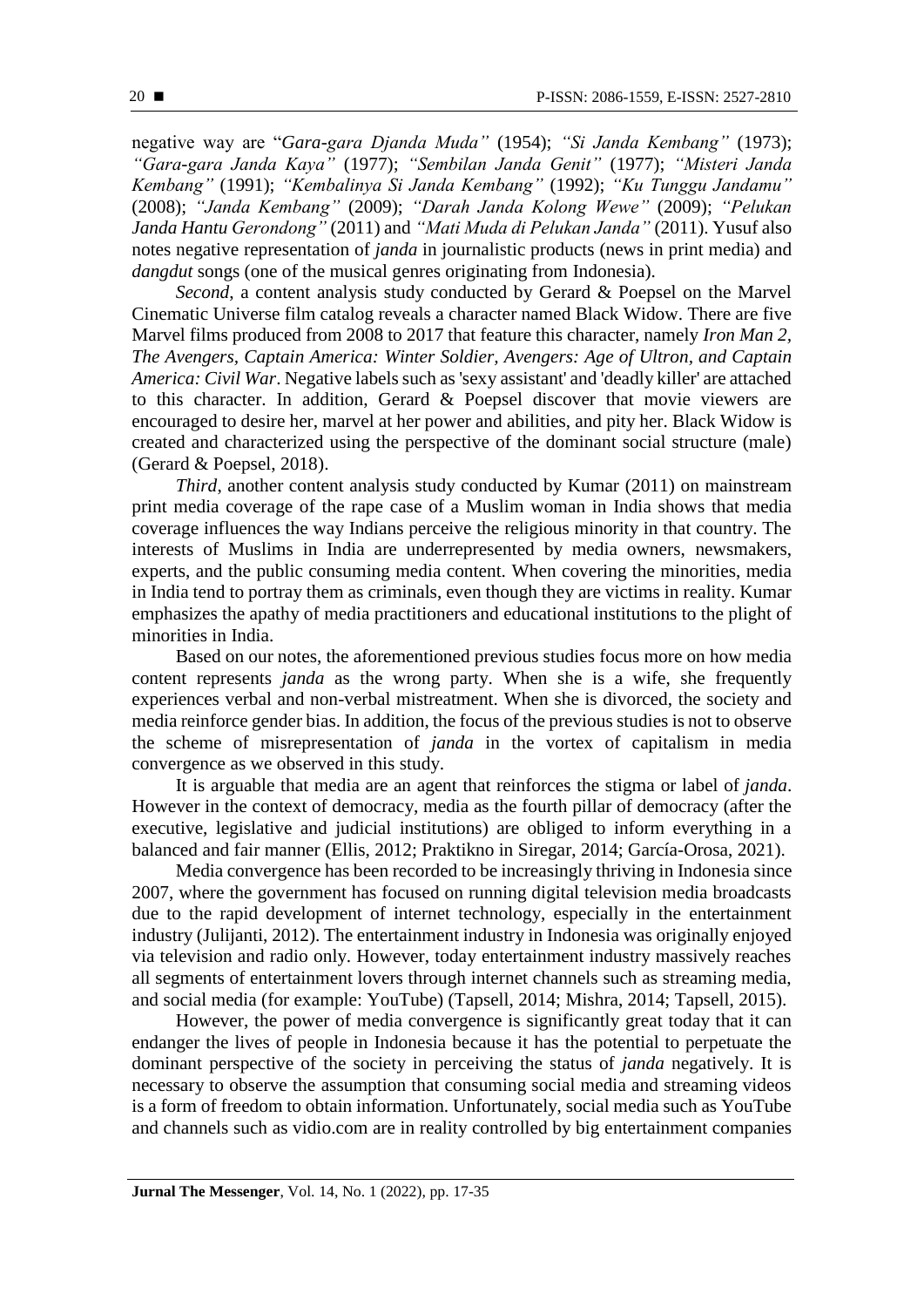to further expand their dominance in presenting monotonous shows that marginalize minorities (women or *janda*). This is the theoretical assumption of this study.

Fundamentally, streaming and social media are supposed to be a form of diversity in providing information for users, yet reality speaks differently. The media industry tends to flood the public with similar information in conformity with the ideology of the owners. This tendency is increasingly difficult to control since a large number of owners of entertainment industry create channels on streaming and social media and re-upload their shows in those channels. Without diversity of information in media, access to information is destroyed and biased, in addition to lacking in political and social participation. On behalf of democracy of communication, we should encourage free expression as widely as possible (Kennedy in (Baran, 2011)), including free expression of media products without any patriarchal and capitalist dogmas.

Several ideas that underlie this study are as follows: in the context of a communication perspective, various studies show that media has not been in favor of women. There is a misrepresentation of women and *janda* in media that reinforces genderbiased culture, social, economic, and political issues. This study attempts to explore the misrepresentation broadcasted on television as well as through converged media. There have been many studies of women in general, yet studies on the convergence of media content concerning *janda* in particular are scarce. Thus, this study provides a novelty in analyzing the convergence of media content concerning *janda*.

The Covid-19 pandemic has been the next consideration, as it causes a big change that would be unimaginable in the past years. People are restricted to visit public places (in-doors and out-doors) and are required to work from home, school from home, and stay at home to break the chain of Covid-19. Nearly all activities carried out offline have to be conducted online during the pandemic. Online activities are possible as digital technology allows the realization of IoT (Xia et al., 2012; Temelli et al., 2020), one of which is through convergence in media industry (Daidj, 2011). This condition has an impact on the increase in the average number of people consuming media, both television and streaming media. The data from Nielsen Television Audience Measurement (TAM) show that the duration of watching television has increased by more than 40 minutes, namely from an average of 4 hours 53 minutes per day to an average of 5 hours 29 minutes (Lubis, 2020). This condition is exploited by media industry owners to further disseminate contents considered to increase profits.

As the final consideration, the biggest contributor of audience for television shows is *emak-emak* (a popular term for unemployed women/housewives) and female teenagers (Komara, 2021). This study is expected to be a basis to inspire these target audience to be more media literate, considering that many gender biased shows or contents illustrate that women themselves are the ones who reinforce the negative stigma of *janda* (Artarina & Ariana, 2019). The questions raised in this feminist study (socialist feminist) are: how is the misrepresentation in *janda*-themed FTVs on streaming and social media in a patriarchal society in Indonesia?; and what ideology is hidden in such representation? This study attempts to show the misrepresentation of *janda* by media (FTV) uploaded on streaming and social media in a patriarchal society in Indonesia; and describe the hidden ideology of such representation.

The media selected for this study is a stand-alone television film (FTV) entitled *"Azab Perempuan Perebut Suami Orang"* (literally *"Divine Retribution to A Man-Stealing Woman"*) broadcasted on Indosiar television station, then uploaded on the streaming site of vidio.com as well as YouTube, allowing the viewers to stream the show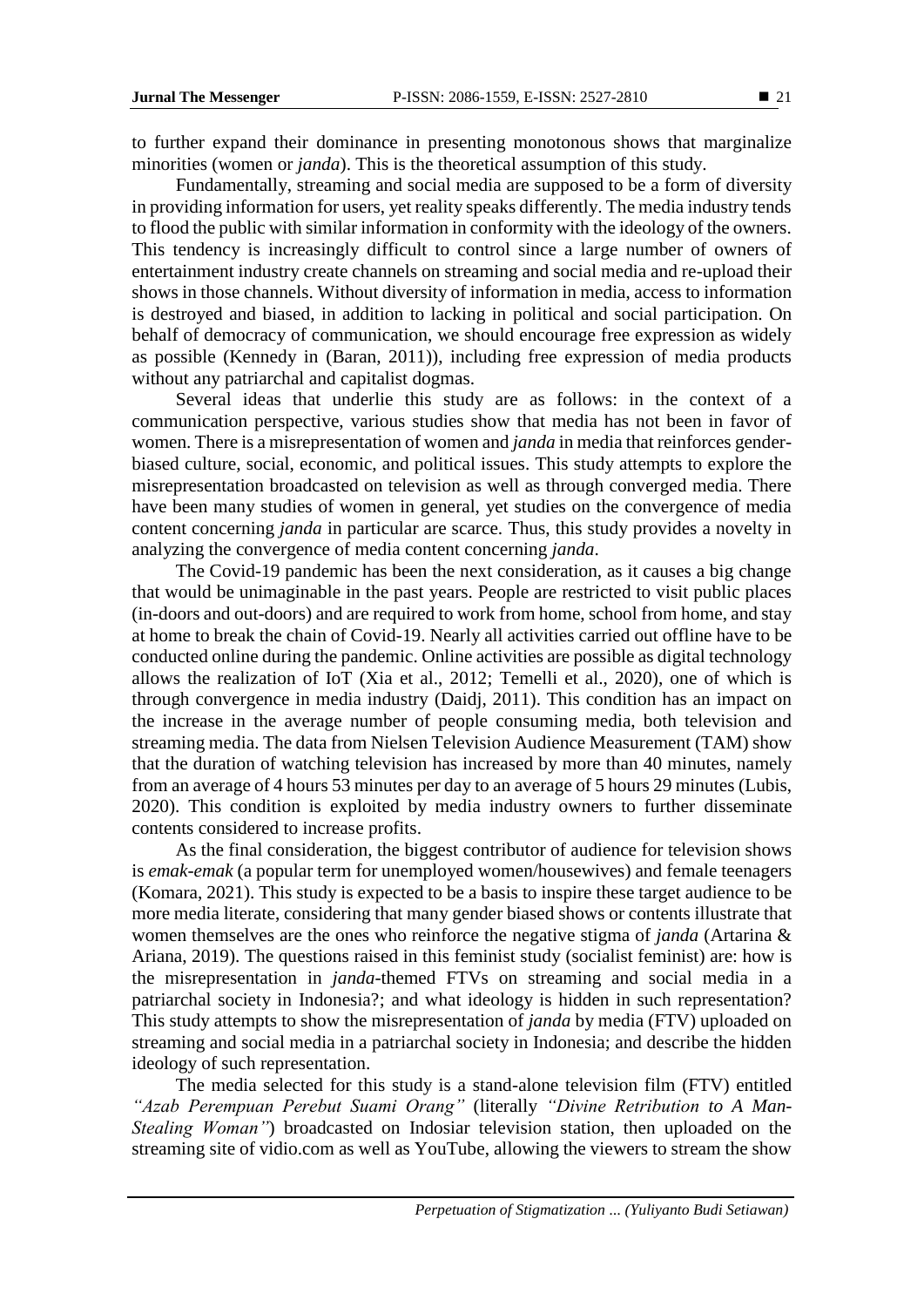multiple times anywhere and anytime provided that they have an internet network. The FTV is selected because it has been adapted to the characteristics in this study, namely (1) the content is full of negative labels to the main female character (*janda*); (2) the FTV is aired on television as well as streaming and social media in the past three years; (3) the FTV has been watched by more than 100.000 viewers on social media; (4) this FTV has received a warning from the Indonesian Broadcasting Commission (KPI) for displaying content that encourages viewers to learn about inappropriate behavior and/or justify inappropriate behavior as a normal thing in daily life; and (5) the FTV is broadcasted by a national television station but re-uploaded on streaming and social media.

### **Methods**

To answer the questions in this study, we employed narratology, or a study of the story of a text--concerning what the story is, how the story is structured, and what we obtain from the story as a medium of communication (Foss & Littlejohn, 2008). In this regard, we applied a narrative analysis introduced by Seymour Chatman, assuming that this analysis is able to expose the negative label of *janda* in the story in the FTV, a standalone television film broadcasted in Indosiar television station, streaming media (vidio.com), and YouTube.

This method simultaneously analyzes story (*histoire*) and discourse as semiotic structures that are rich in meaning (Bal, 1997). Story is related to content, comprising of events (actions and happenings), and existents (characters and settings). Meanwhile, discourse is related to the expression of the story or the structure of events in the story. In other words, story relates to the factor of 'what' of the narrative, while discourse relates to the element of 'how' (Chatman, 1980). Using narrative analysis, we was able to describe the semiotic structures of negative labels addressed to minority groups (*janda*) in FTVs. The narrative structure according to Chatman is as follows:



Figure 1. Narrative Structure (source: Chatman, 1980)

#### Description:

*Firstly*, we conducted an analysis on the content with the following details: we analyzed the events of the content of the media text studied, including actions and happenings. *Then*, we further observed the existent of the content consisting of characters and settings. *Lastly*, we examined the discourse of the media text studied by identifying (1) narrative structures and (2) manifestation contained (either verbal, pictorial, gestural, or musical).

#### **Results**

In this critical paradigm study, we applied purposive sampling by choosing FTV shows on Indosiar since they dominate the television viewership from morning to evening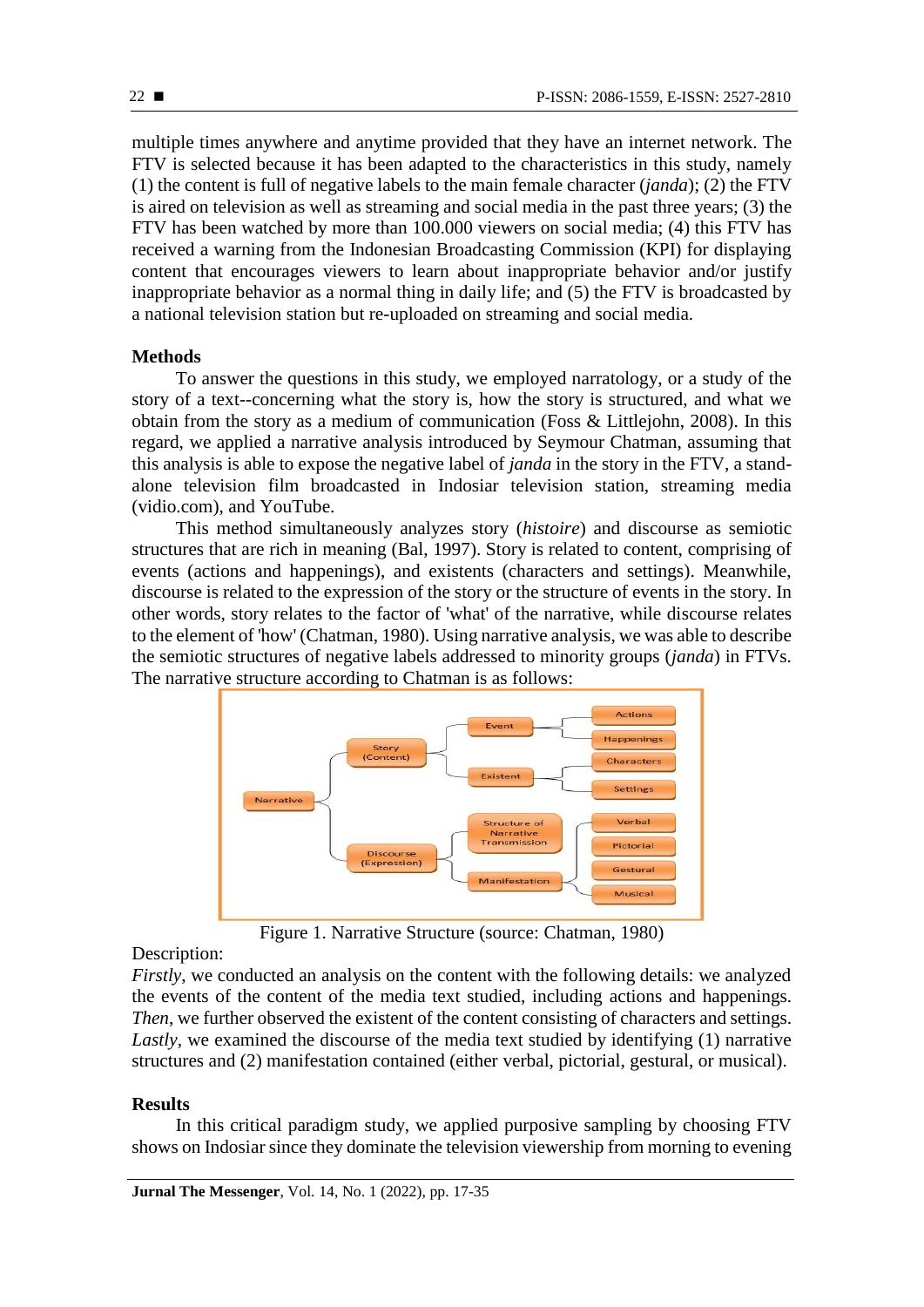from mid-2019 until the Covid-19 pandemic era (Dalimunthe, 2020). The FTV studied is a *janda*-themed FTV from the category of *Kisah Nyata* (True Story) entitled *"Azab Perempuan Perebut Suami Orang".* It is aired on Indosiar television station and uploaded on vidio.com (streaming media) and YouTube (social media), allowing the viewers to rewatch the show multiple times anywhere and anytime provided that they have an internet network.



Figure 2. FTV entitled *"Azab Perempuan Perebut Suami Orang"* broadcasted on Indosiar and re-uploaded on vidio.com and YouTube (source:

vidio.com/watch/1319819-sinema-indosiar-azab-perempuan-perebut-suami-orang; youtube.com/watch?v=o3sOwsS8k2Y)

The following is the synopsis of the FTV: Hanum regretted her decision to marry Fauzi who was apparently a lazy and poor husband. Becoming *janda*, she decided to prioritize wealth and justify all means to obtain it when she remarried. She then met Adam, the big boss at the office where she worked at. Adam was already married to Salma and had one child named Maura. However, since one of the parents of Salma was a prisoner, her mother-in-law (Hesti) hated her and criticized her everyday. Adam felt uncomfortable with this situation and gradually stopped loving Salma. Knowing this, Hanum decided to 'interfere' with their marital life and steal Adam from Salma. Adam then divorced Salma to marry his mistress (Hanum) and together with Hesti evicted Salma and Maura from the house. Unfortunately, Hanum became a materialistic wife and a liar who frequently disobeyed and treated Hesti badly. All her bad deeds were later known by Adam who regretted all his mistakes. In the end, Adam was forgiven by Hesti, Salma, and Maura, while Hanum died and received divine retribution from God.

This study employed narrative analysis by Chatman of the *Kisah Nyata* FTV Indosiar entitled *"Azab Perempuan Perebut Suami Orang"* with a total duration of 1:21:30. There is a total of 38 scenes/kernels in the FTV, from which we chose two scenes (the 6th and the 38th scenes/kernels) with the highest degree of negative labelling of *janda*. The application of the narrative analysis of Chatman on these two selected scenes/kernels is elaborated as follows:

The Sixth Scene/Kernel

- 1. Story (Content)
- 1.1 Event (Actions and Happenings)

Actions: Adam visited Hanum in her rented house, asking Hanum to be his girlfriend. Happenings: Adam asked Hanum to be his girlfriend.

1.2 Existent (Characters and Setting)

Characters: The two main antagonists, namely Adam as a director and owner of a company who has no principles, and Hanum as a man-stealing widow (hereinafter referred to as*janda pelakor*). Setting: The living room of Hanum's rented house (interior).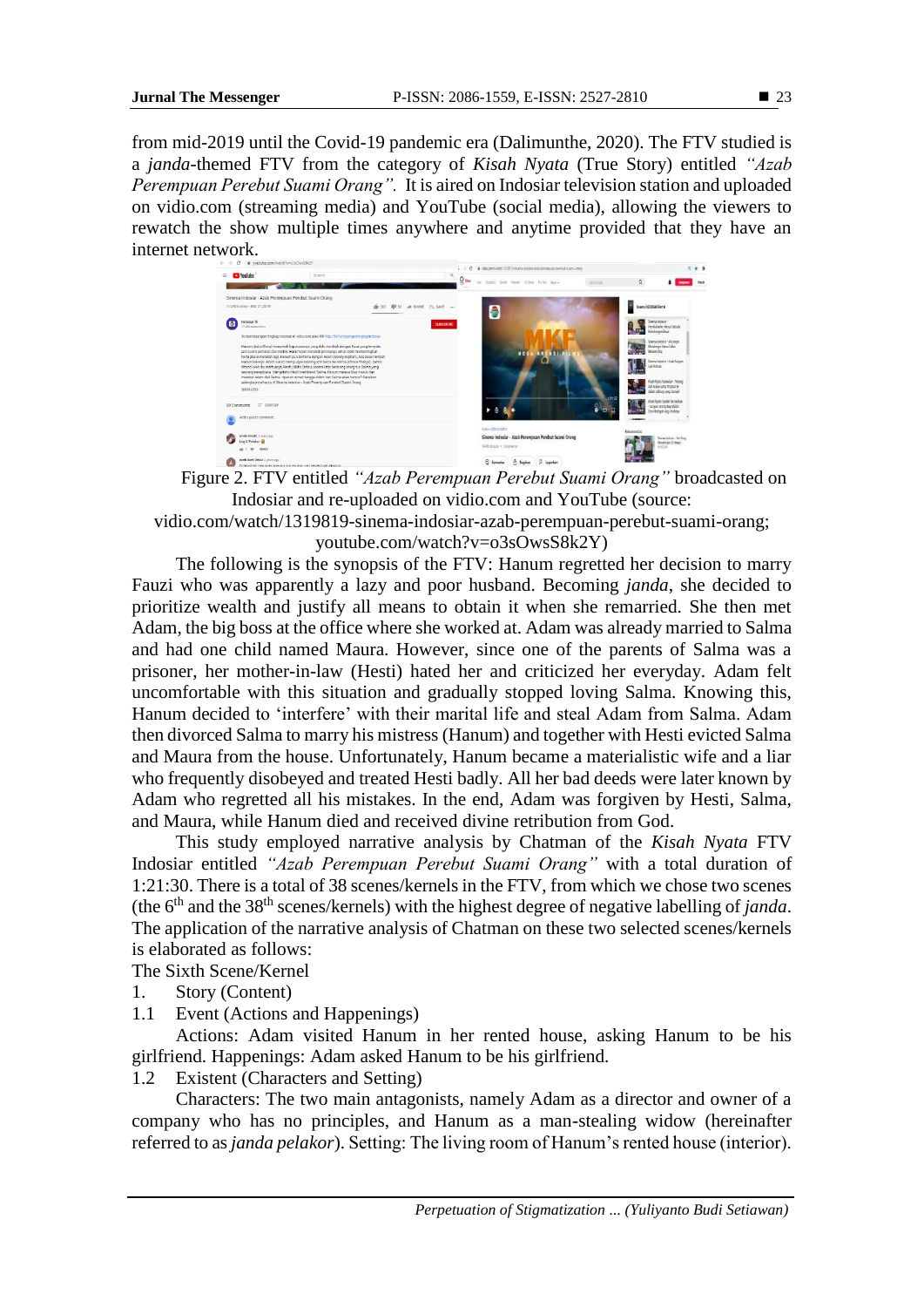- 2. Discourse (Expression)
- 2.1 Structure of Narrative Transmission (Dialogues Containing the Elements of Labelling)



Figure 3. Adam in Hanum's rented house, asking her to be his girlfriend (source: vidio.com/watch/1319819-sinema-indosiar-azab-perempuan-perebut-suami-orang)

The Narrative of Figure 3: Adam visited Hanum in her rented house and frankly expressed his love for Hanum. *"You know my feelings for you... Let's date,"* said Adam shyly to Hanum. *"I'm not looking for a boyfriend. I'm looking for a husband,"* said Hanum firmly. *"Well... you know I'm already someone's husband,"* Adam protested. *"Yes, I know, but …"* Hanum answered, pretending to be confused. *"I'm comfortable around you... but if you're looking for a husband, I still can't leave my wife and children. Let's just date first, okay?"* Adam frankly proposed. *"Ummm... well, okay then,"* Hanum said, agreeing to be his girlfriend. Meanwhile, the Narrative of Figure 4: Hanum smiled and had an intrapersonal dialogue. *"I will let your wife know about our relationship. I don't want to be just a girlfriend forever."*



Figure 4. Hanum smiling and having an intrapersonal dialogue (source: vidio.com/watch/1319819-sinema-indosiar-azab-perempuan-perebut-suami-orang)



Figure 5. Hanum implementing her strategy to ensure that Adam's wife learned about her illicit affair with Adam (source: vidio.com/watch/1319819-sinema-indosiar-azabperempuan-perebut-suami-orang)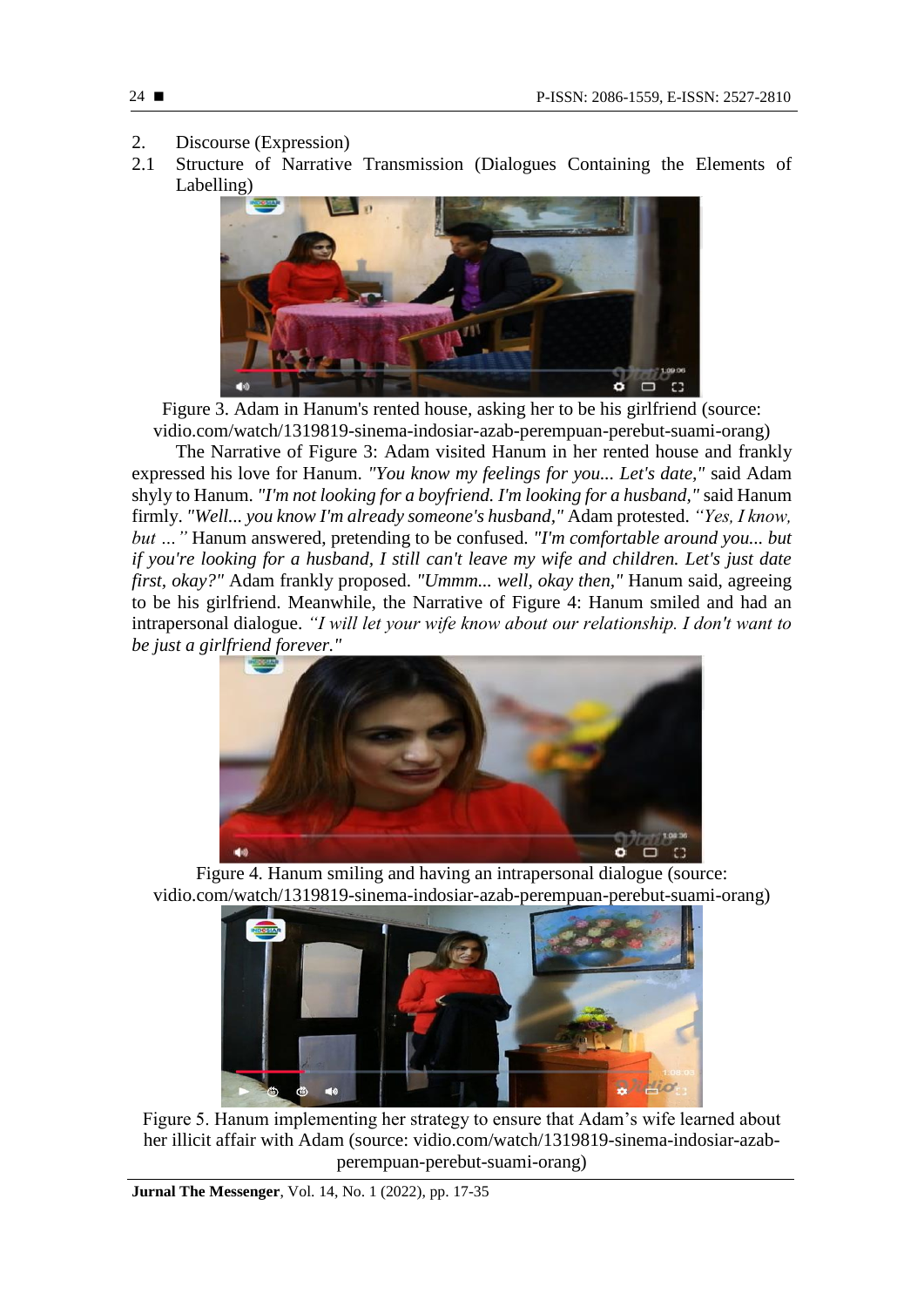The Narrative of Figure 5: Hanum implemented a strategy to ensure that her illicit affair with Adam was known by his wife. When Adam was about to drink his coffee, Hanum accidentally nudged Adam's arm, causing the coffee to spill onto his coat. Hanum quickly took off his coat to clean it up. Instead, she went into her room and sprayed it with the perfume she usually wore. When Adam was leaving, he accidentally left his cellphone behind. Hanum picked it up but did not go after him.

2.2 The Manifestation of Labelling (verbal, pictorial, gestural, or musical)

The type of shot used in Figure 3 is Long Shot (LS): a shot that shows the full body of a person including the background. It aims to show the characters (Hanum and Adam). The FTV producers wanted to show that Adam fell in love with *janda* named Hanum and asked her to be his girlfriend even though he already had a wife and a child. The shot used in Figure 4 is Medium Close Up (MCU), framing the subject from chest up. This type of shot aims to show details. The FTV producers wanted to highlight Hanum smiling happily, planning a strategy to steal Adam from his wife. Furthermore, Figure 5 was taken using Medium Long Shot (MLS). The subject in this shot is framed from waist up and the background remains proportional to the main subject (Millerson, 1987).

The producers aimed to show Hanum planning a strategy to ensure that her illicit affair with Adam was discovered by his wife. Low Angle shot is used to suggest that Hanum is an evil and domineering *janda*. This scene is clearly misleading and demeaning *janda*.

In addition, the scene includes background music. According to Millerson (1987), background music is played in accordance with the mood of the actors. The narrative analysis of this scene discovers the negative labelling of *janda* as *janda pelakor*.

The Thirty-Eighth Scene/Kernel

- 1. Story (Content)
- 1.1 Event (Actions and Happenings)

Actions: The mourners are unable to lift the coffin containing Hanum's body. Happenings: Hanum, described in the previous scenes as *janda pelakor*, received divine retribution from Allah: her body became extremely heavy.

1.2 Existent (Characters and Setting)

Characters: Hanum (the main antagonist) who received divine retribution from Allah and died before she could repent for her sins; Adam (the main antagonist) who had realized his mistakes (being unfaithful and divorcing his wife, Salma); An exhausted mourner (cameo) who confirmed that the late Hanum received divine retribution; and Ustadz (chaplain) (cameo) who prayed in order that the body could be lifted and buried. Setting: in the public cemetery (exterior).

- 2. Discourse (Expression)
- 2.1 Structure of Narrative Transmission (Dialogues Containing the Elements of Labelling)



Figure 6. The mourners are unable to lift Hanum's coffin (source: vidio.com/watch/1319819-sinema-indosiar-azab-perempuan-perebut-suami-orang)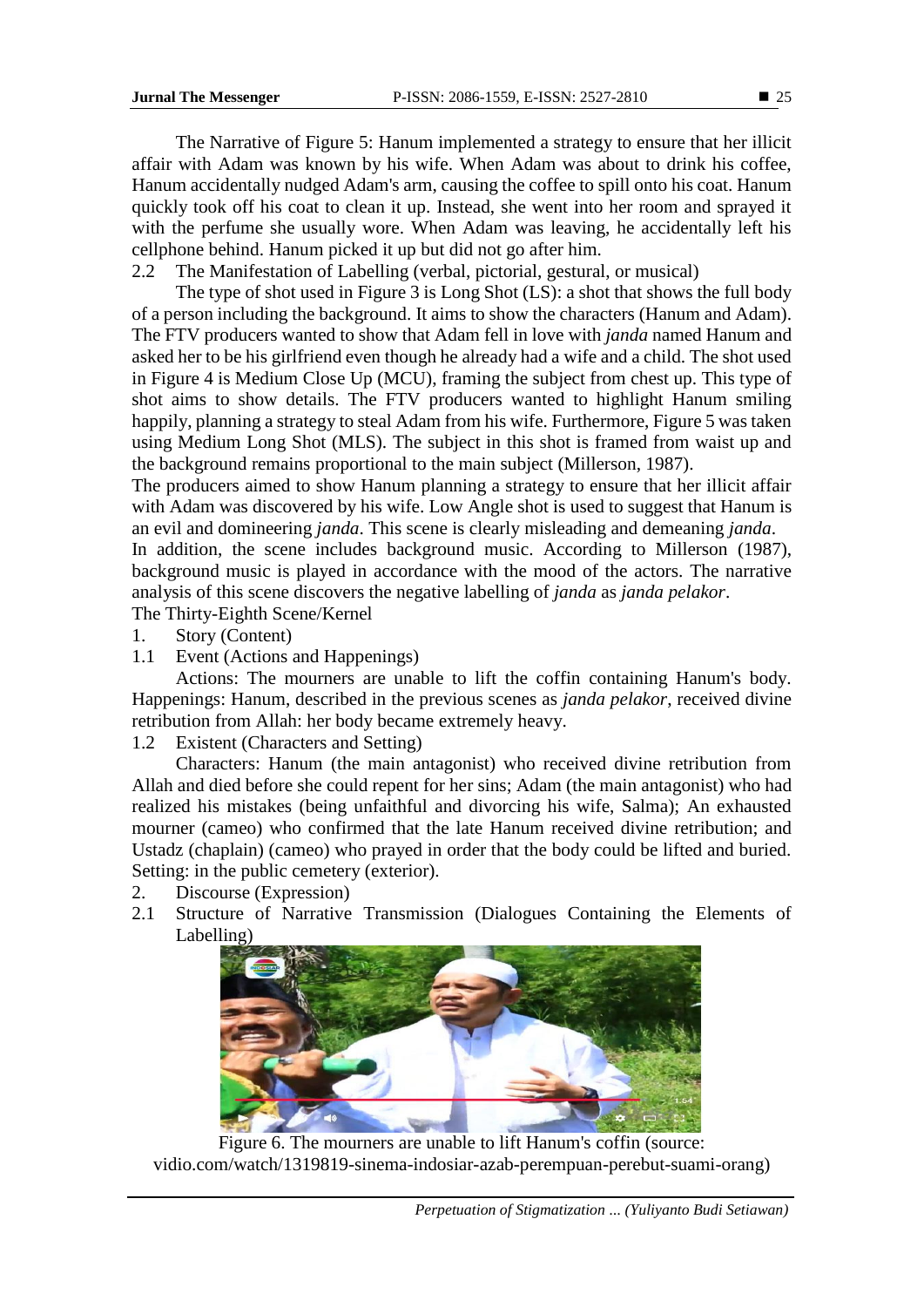Narrative of Figure 6: The mourners were struggling when carrying the coffin containing Hanum's body, overwhelmed with the weight of the coffin. *"It's so heavy … put it down a moment, Sir?! … Just a moment …,"* said one of them. *"Is something wrong, Sir?"* asked Ustadz who accompanied the funeral procession. *"Ustadz, we give up! This body is too heavy,"* explained the mourner. *"That's right, Ustadz … it is because she stole someone's husband,"* another mourned added.



Figure 7. Ustadz praying for the late Hanum (source: vidio.com/watch/1319819-sinemaindosiar-azab-perempuan-perebut-suami-orang)

Narrative of Figure 7: Hearing the residents' statements, Ustadz immediately uttered, *"Astagfirullah al-'Adzim ..."* before offering tausiyah, *"Ladies and gentlemen, destroying the marital relationship of others, even wanting to separate husbands from*  wives, is a great sin, as noted in the Hadith narrated by Abu Dawud: 'The Prophet *Muhammad SAW said: those who want to destroy the relationship of a woman with her husband or a slave with his master is not one of us.' Therefore, let us pray and ask for forgiveness for the late Hanum, may Allah SWT forgive all her sins and mistakes, because Allah is the Most Forgiving ... Astagfirullah al-'Adzim ... Astagfirullah al-'Adzim ... Al-Fatihah ..."* that was ended by all mourners in unison with *"Amen!".* Afterwards, Ustadz said, *"Gentlemen, let us try to lift the coffin again by reading Bismillah with a sincere heart."* Meanwhile, narrative of Figure 8: Following the prayer by the mourners for the late Hanum, the coffin became lighter and the mourners finally could lift it up.



Figure 8. Hanum's coffin finally lifted by the mourners (source:

vidio.com/watch/1319819-sinema-indosiar-azab-perempuan-perebut-suami-orang) 2.2 The Manifestation of Labeling (verbal, pictorial, gestural, or musical)

Medium Close Up (MCU) shot is used in Figure 6, framing the subjects from chest up. MCU is most frequently used in television shows. The shot shows one of the mourners, exhausted from lifting the extremely heavy body of the late Hanum. The producers aimed to show the displeasure of the mourner at the late Hanum as *janda pelakor*. Figure 7 was taken using the same shot (MCU) to show respect to the Ustadz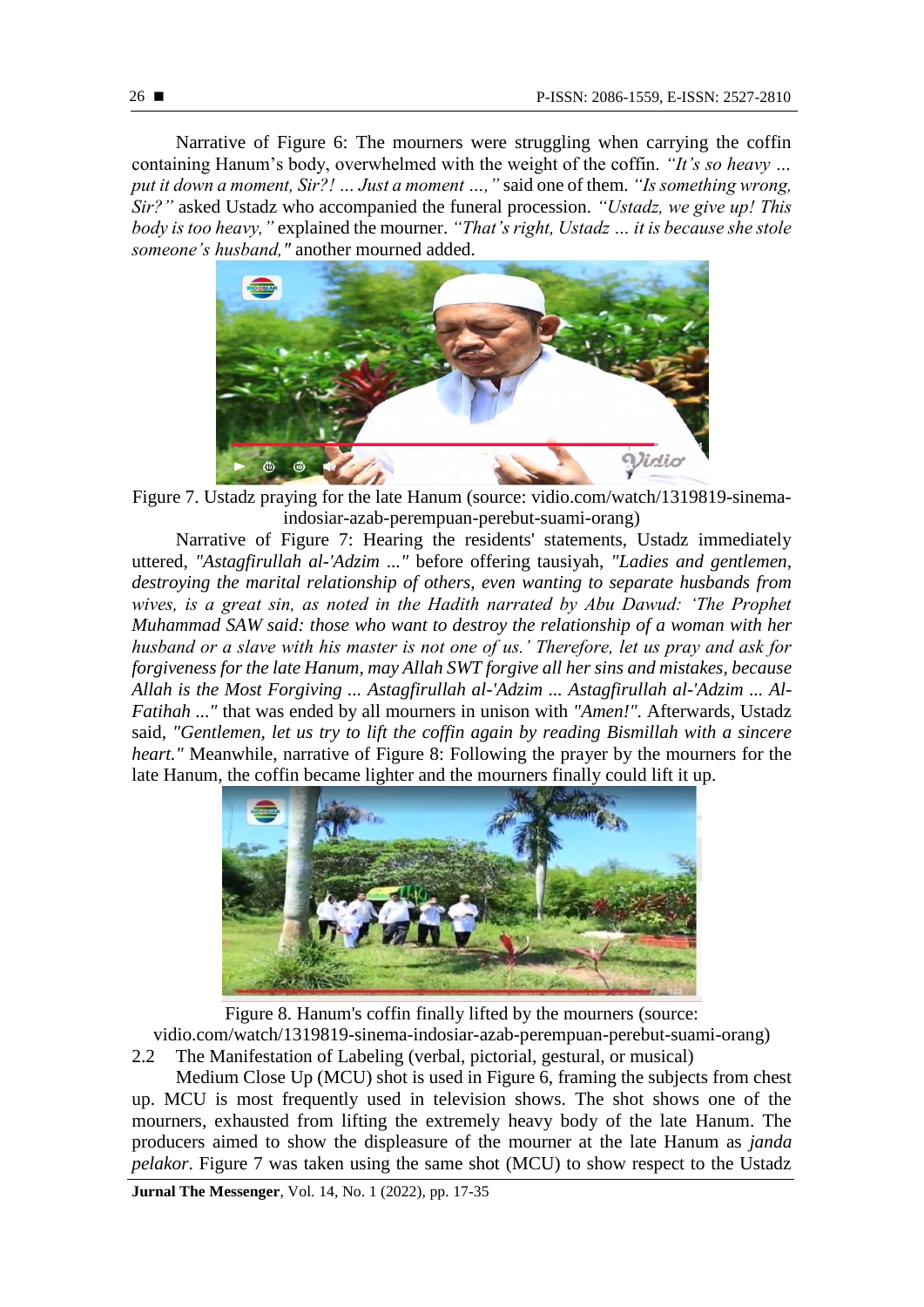who offered tausiyah and asked for the sincerity of the mourners to pray for the late Hanum in order that the body could be lifted and buried. Meanwhile, the type of shot used in Figure 8 is Long Shot, in which the wider background dominates the frame (Millerson, 1987). The producers wanted to show that Hanum's body could finally be lifted after Ustadz and the mourners prayed sincerely. The scene includes religious music (Silver et al., 2016) by Opick entitled *"Bila Waktu Tlah Berakhir*". The narrative analysis of this scene discovers the negative labelling of *janda* by FTV producers as receiving divine retribution from God (died in a pathetic condition without a chance to repent for her sins).

Referring to the results of the narrative analysis of Chatman of the text studied, there are various negative labels for *janda*. In the  $6<sup>th</sup>$  scene/kernel, the producers portray *janda* smiling happily while thinking of removing the legal wife of her boss and spraying her parfume on his coat to provide clues to the legal wife regarding the illicit affair (Figures 4  $\&$  5). In the 38<sup>th</sup> scene/kernel, the producers label *janda* receiving divine retribution because dying without a chance to repent for her sins (Picture 6). In other words, *janda* in FTV are frequently labelled or associated with negative characters, a fact of which is inseparable from the religious belief regarding sins and their long-term consequences for the sinners even until their death.

Negative labels for *janda* are also discovered in other scenes/kernels of the FTV. We classified them into two categories. *First,* the inherent stereotype of identity, in which *janda* have different negative characters from legal women or wives in general. Prior to the widowhood, she is described as fussy ( $1<sup>st</sup>$  kernel) and disobedient ( $2<sup>nd</sup>$  kernel). During the widowhood, she is described as a flirtatious  $(3<sup>rd</sup>, 4<sup>th</sup>$  and  $8<sup>th</sup>$  kernels), heartless  $(9<sup>th</sup>$  and  $20<sup>th</sup>$  kernels), stubborn (10<sup>th</sup> kernel), materialistic woman (4<sup>th</sup> kernel), seducer (5<sup>th</sup> kernel), *pelakor* or man-stealer (5<sup>th</sup>, 7<sup>th</sup>, 8<sup>th</sup>, 9<sup>th</sup>, 10<sup>th</sup>, 11<sup>th</sup>, 13<sup>th</sup>, and 14<sup>th</sup> kernels), homewrecker (7<sup>th</sup>) and  $14<sup>th</sup>$  kernels), liar and slanderer ( $11<sup>th</sup>$  kernel) who does not hesitate in justifying any means ( $8<sup>th</sup>$  kernel), destroying the happiness of others ( $10<sup>th</sup>$  kernel), and using others to fulfil her ambition to steal someone's husband  $(12<sup>th</sup>$  and  $13<sup>th</sup>$  kernels). Following her second marriage to the new husband, she is represented as a cunning  $(16<sup>th</sup>$  and  $17<sup>th</sup>$ kernels), extravagant (22<sup>nd</sup> kernel), greedy and evil woman (9<sup>th</sup>, 15<sup>th</sup>, 21<sup>st</sup>, 24<sup>th</sup>, 26<sup>th</sup>, 27<sup>th</sup>,  $29<sup>th</sup>$ , 31<sup>st</sup>, and 34<sup>th</sup> kernels) who loves to slander others (18<sup>th</sup>, 20<sup>th</sup>, and 25<sup>th</sup> kernels), pit others against each other (19<sup>th</sup> kernel), and oppress others (22<sup>nd</sup> and 23<sup>rd</sup> kernels).

*Second*, women are always the guilty party, whether they are previously *janda* who then remarry or wives divorced by their husbands. The first is described as a hypocrite who does not love her stepdaughter  $(29<sup>th</sup>$  kernel) and disobeys her mother-in-law  $(30<sup>th</sup>$ ,  $31<sup>st</sup>$ ,  $33<sup>rd</sup>$ , and  $34<sup>th</sup>$  kernels), bringing bad luck ( $36<sup>th</sup>$  kernel) and regret to the mother-inlaw  $(32<sup>nd</sup>$  kernel), inviting divine retribution of God at the end of her life without a chance to repent for her sins  $(36<sup>th</sup>$  and  $37<sup>th</sup>$  kernels). On the other hand, the later (wives divorced by their husbands) is represented as a woman who suffers with her child, blamed by the society even though it is the husband who decides to divorce her and prefers to marry an unfavorable *janda* (28<sup>th</sup> and 35<sup>th</sup> kernels).

All the scenes in the text studied contain media languages that label *janda*  negatively, both verbal (through dialogues between characters and intrapersonal dialogue of a character) and non-verbal (visualization with certain shots to show negative stereotypes of *janda*). The negative labeling through verbal and non-verbal languages are shown as follows: (1) women (*janda*) are portrayed as evil antagonists using Medium Close Up and Close Up shots, dying painfully of divine retribution using Big Close Up shot that frames the facial expression of *janda* in a terrible pain while dying, and having her disgrace exposed using Long Shot. (2) On the other hand, women are also depicted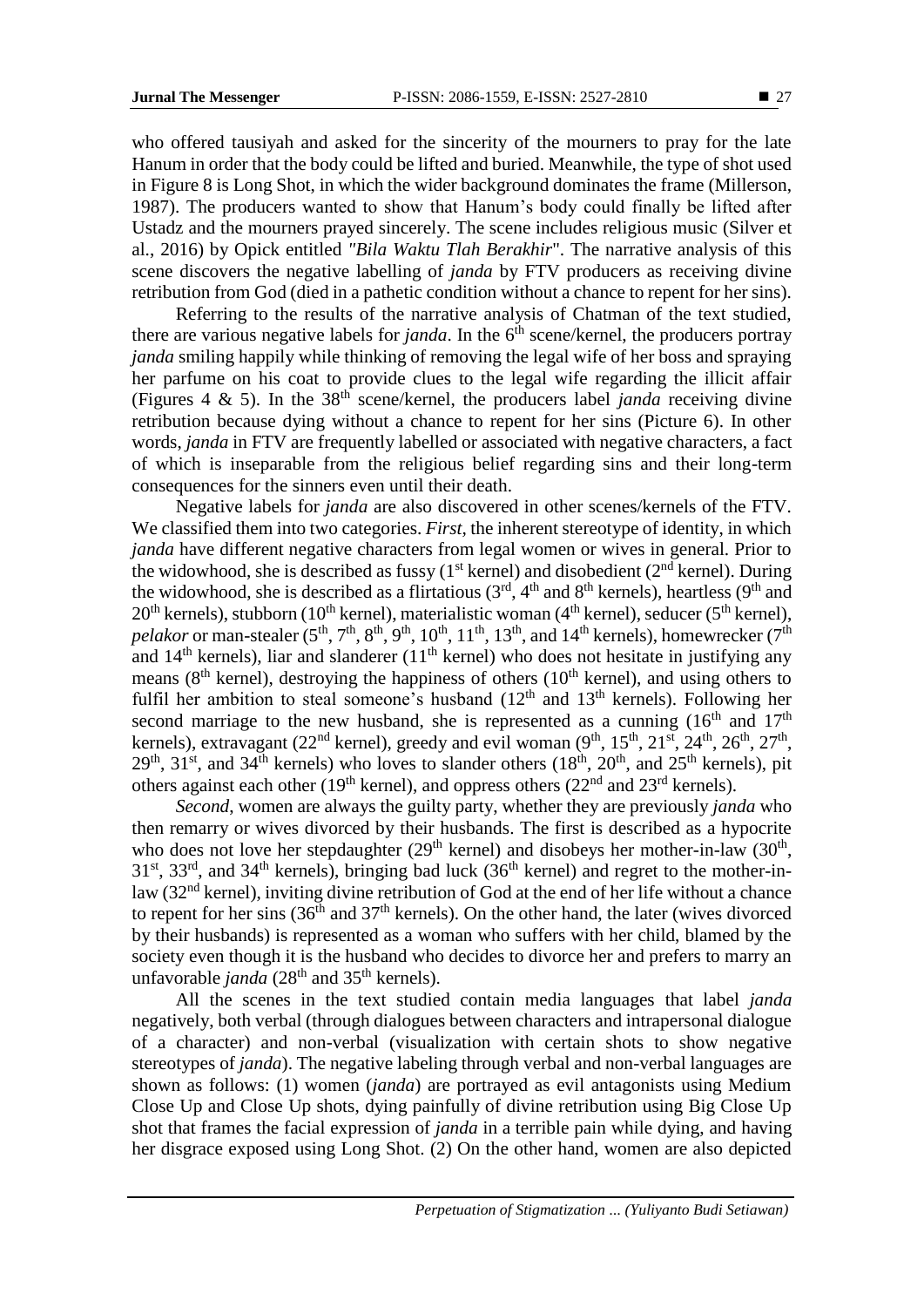as protagonists (the legal wife and mother-in-law) who suffer because of *janda* using Medium Close Up and Close Up shots. (3) The character of a man (husband) who regrets and curses himself for being tempted by *janda* is depicted using Medium Close Up shot. (4) The bad behavior of *janda* who does not deserve a place of honor, whether in life or after death, is filmed in mystical and religious nuances.

### **Discussion**

Referring to the results of narrative analysis of Chatman that explains the story (what) and discourse (how) (Chatman, 1975; Austin, 1979), the convergence of media content in general has not been in favor of women. In a sense, internet technology has supported the gender-biased media industry person in massively distributing FTVs that are detrimental to the minority groups without providing their viewers a forum to offer feedback. Furthermore, digital technology allows media owners to expand their reach of audience and earn high profit from the reproduction of shows that stereotype *janda*.

In particular, the misrepresentation of *janda* in the convergence of media content is perceived as follows: *First,* women are always the guilty party. *Second,* there is different stigma attached to *janda* asking for a divorce and *janda* divorced as well as *janda*  considering remarrying and *janda* deciding not to remarry. *Third*, *janda* who want to remarry are portrayed as a homewrecker. It is evident from the characters and situations discussed (how). The character of *janda* is portrayed as fussy, materialistic, liar, slanderer, disobedient, and others. She receives divine retribution even after her death. In such context of media shows, she does not obtain the opportunity to repent for her sins and does not deserve to be forgiven by the surrounding community for her mistakes.

There is a mystical stereotype of the identity of *janda* that is packaged with a religious context in media shows in Indonesia. Such mistreatment towards *janda* (dehumanization) raises the need to further scrutinize the expression that all humans are equal before God. We must remember a religious fact that nearly all of the wives of the Prophet Muhammad SAW are *janda* and they are treated well. It should be an example and inspiration for all to treat *janda* similarly. *Fourth*, divorced *janda* who decide to be celibate remains blameworthy in the eyes of the surrounding society for causing their former husbands to remarry other women.

*Fifth*, instead of portrayed as a guilty party, husbands who have an illicit affair, wreck their own marital home, and remarry are perceived as the party who has made a mistake that is resolved with a feeling of deep regret and then forgiven by his family. They are still portrayed as people with a respectable position in the society, such as the owner and director of a company. In other words, media bias in converged media content in Indonesia emphasizes that women are expected to maintain best behavior and the dignity of the family, while men are free from this expectation.

It is arguable that media owners tend to represent the view of the majority. In Indonesia, it leads to a patriarchal mindset that permanently degrades or discriminates women and it apparently legitimizes various forms of injustice, oppression, and deprivation of human rights of all women. Gender inequality and its implications actually lie in such a biased social system based on the strong-weak category, where the strong dominates the weak (Setiawan, 2009; Zabihzadeh et al., 2015; Black, 2020; Connell, 2014; Moreton-Robinson, 2011). It is a similar case to the discrimination and negative labeling of *janda* in media contents in Indonesia, either on television mainstream media or streaming and social media. *Janda* are blamed by the society for her inability to protect the good name of their husbands, to cook, to stay presentable, or serve their husband well,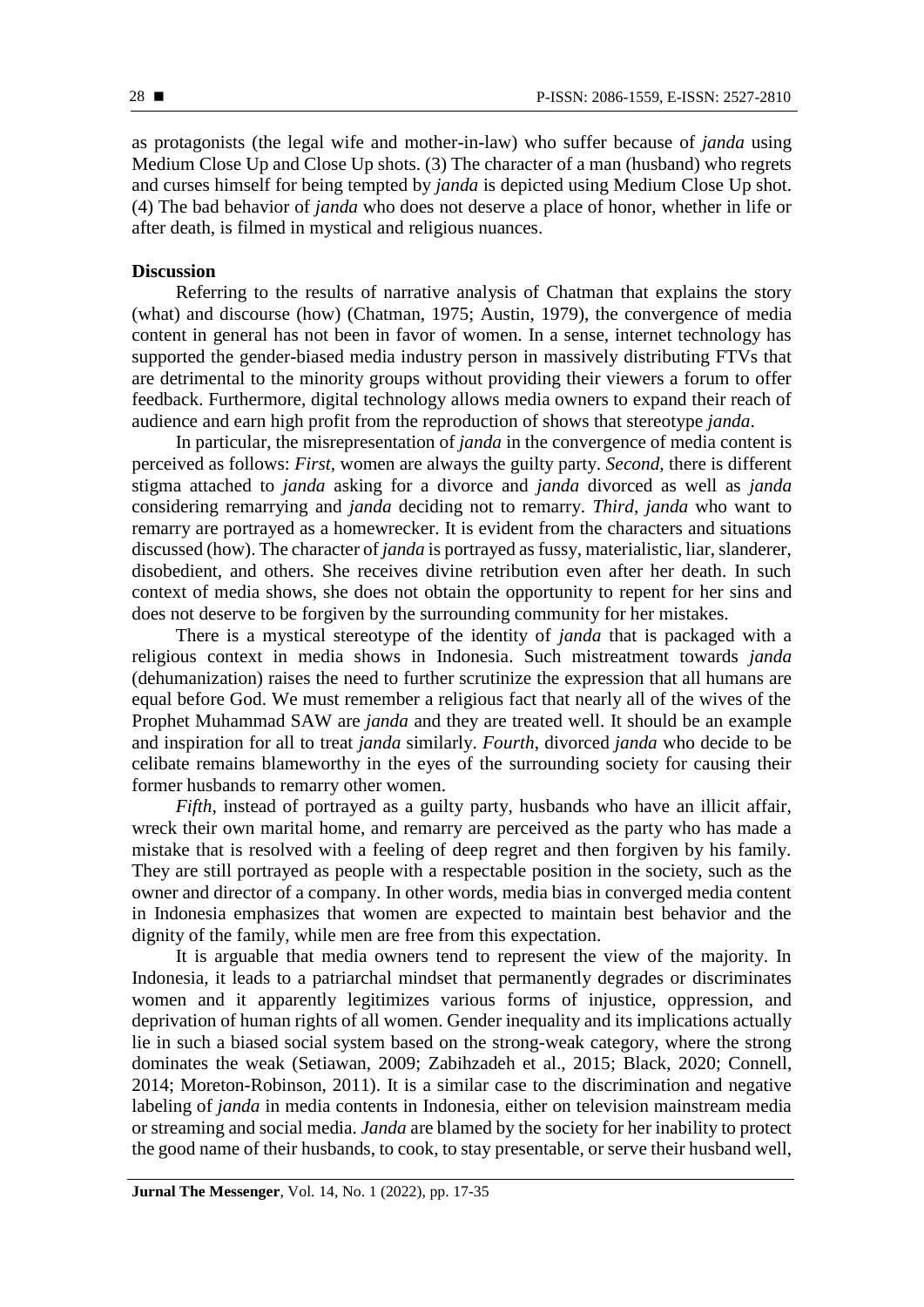**29** 

causing their husbands to leave them. It is also related to the patriarchal thinking concerning marital life in Indonesia in which the role of women are only limited to household affairs (Lestari & Sunarto, 2018).

The words chosen for the title or the content of the *janda*-themed shows broadcasted on television media and re-aired on streaming media (vidio.com) and social media (YouTube) are provocative and demeaning. *Janda* is only used as sexual objects and a target for labeling and blame. Such media text is not suitable for public consumption. Moreover, the role of social media for people to stay connected (Cu & Le, 2021), especially YouTube is currently a popular social networking site for sharing various information (Al-Maroof et al., 2021), and also the most popular social media in Indonesia in 2020-2021 (Dahono, 2021), thus, the negative impacts of FTV shows uploaded on YouTube on the self-identity and social status of *janda* are increasingly difficult to contain.

Convergence of media content in Indonesia has not been in favor of women. The reproduction and distribution of content through various media channels (convergence) by elevating the status of *janda* as the cause of household conflicts can be interpreted as a form of perpetuation of objectification and discrimination against *janda*. Supposing these negative labels for *janda* displayed in the media content are considered common and the shows are watched by many audiences (starting from children, teenagers, to parents), it is feared that the audience will accept this labelling as common as well. In fact, women are always described typically by the media, whose place is at home as housewives, depending on men, unable to make important decisions, having limited professions, always seeing themselves as symbols of sex, object of fetish, object of affirmation of patriarchal work pattern, object of harassment and violence, always blamed and passive, whose function is only as consumer of goods or services, as well as persuasion tool (Busby, Dominick & Rauch in Sunarto, 2009; Lopez, 2017). According to Fry (in (Sunarto, 2009)), such description is actually a form of oppression and violence.

Based on these explanations, it is arguable that media (television media as well as streaming and social media), as part of the structure of the society in Indonesia, have negative influences in labeling *janda* through the contents of their programs. Especially in the digital era allows various parties to participate in spreading contents related to *janda* who are considered to be attractive, sexy and 'selling'. In the last three years, there have been more contents that marginalize *janda* as *pelakor* (man-stealing women), a highly popular term in the media. Worse, these contents are used in sales-based accounts attempting to attract the attention of netizens through this infamous nickname. In addition, the contents frequently incorporate the figure of *janda* with contexts that have no correlation with the status at all, such as a dangdut song titled *"Corona"* aka "*Comunitas Rondo Merana*" (literally *"Community of Miserable Widows"*) following the early Covid-19 pandemic in Indonesia. This song is obviously inappropriate, insensitive, and lacking a deep concern for the current global situation due to the pandemic (Ardian, 2020).

The power of media convergence is significantly great in social life and has the potential to be harmful since it perpetuates the dominant perspective of the society in labeling the status of *janda* negatively. This phenomenon is in accordance with the opinion of Baliey (in (Ariani & Rachmadani, 2020)) that the depiction of gender of women in the media is divided into discrimination and tendentiousness. In this sense, discrimination means that women are defined by media only based on their physical bodies and how they are physically attractive to men. Meanwhile, tendentiousness means that media present women only as passive beings, serving as targets for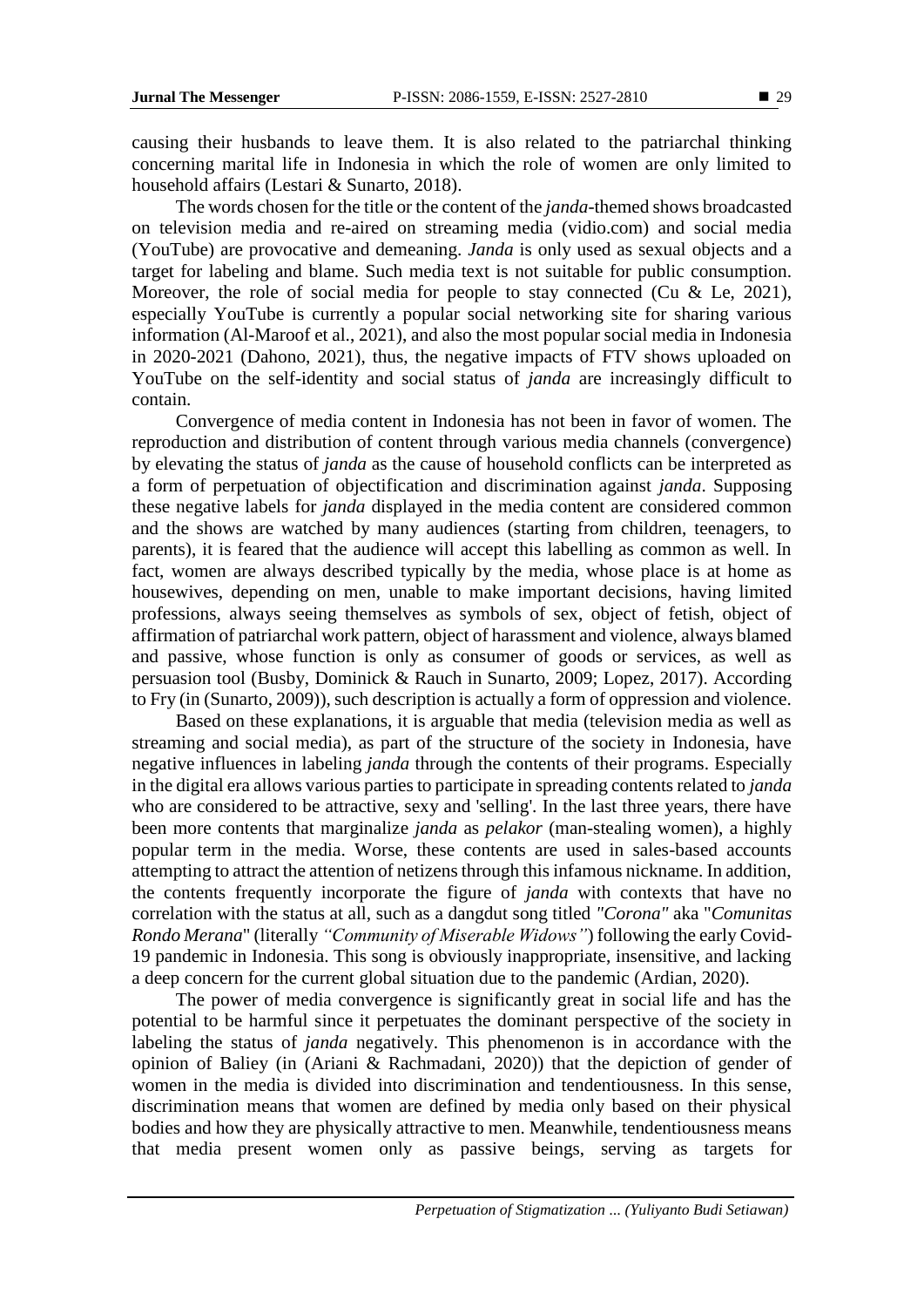wrongdoings/mistakes. The media deliberately eliminates traces of participatory and accomplished women in the public sphere.

The internet technology has been considered to end the domination of information by mainstream media providers and start the era when all individuals are free to create information, known as the era of many-to-many communication. However, it does not seem entirely correct. Based on the findings of this study, internet technology strengthens large-scale media industry person to massively disseminate misleading and harmful FTV shows without following up the feedback provided by viewers. In the end, it remains oneway distribution of information. Why? Based on the data obtained, the FTV Production Coordinator (G.R. Hendra) from Mega Kreasi Films/MKF production house 'merely' laughs at the criticism from netizens regarding his products. Instead, he considers the criticism as evidence that his FTV has been watched by many people in Indonesia. In other words, in the era of new media and convergence of media content, the distribution of information (in this case, FTV) remains one-to-many, namely from media industry, capital owners, or media practitioners (one) to the wider community (many).

The major media industries have their own streaming media channels in which they freely upload the contents that have previously been broadcasted on their television stations. People may consider that these videos are free to air. However, in reality, based on our observation, there are 55 advertisements aired on this FTV entitled *"Azab Perempuan Perebut Suami Orang".* It indicates that higher number of views means higher number of incoming ads. Observed from the perspective of business, the money obtained by the major media industries will increase as well. Thus, the status of *janda* is merely commodified by media to obtain more profit. Furthermore, the media practices in Indonesia illustrates that media owners only prioritize one voice, namely their own voice. It is possible due to the concentration of ownership and monopoly. Media owners tend to be profit-oriented, adhering to patriarchal and capitalist notions, leading to gender-biased media shows. Indeed, plurality of ownership is an important norm to oppose the concentration of ownership and monopoly, both for the public and private media industries (Pires, 2016). In principle, the media system should not be dominated and controlled by several interest groups (McQuail, 2010).

As we can observe, plurality of ownership does not exist in Indonesia. There are many media outlets, yet the owners are the same people. As a result, media content is uniform: Jakarta centric, namely positioning Jakarta as the center of broadcast production and decision-making and minimizing the elements of regional culture. An obvious example is television ownership in Indonesia that is concentrated in four media groups, namely: MNC Group (owned by Hary Tanoesoedibjo), CT Corp (owned by Chairul Tanjung), Visi Media Group (owned by Bakrie), and EMTEK Group (owned by Eddy Kusnadi Suryaatmadja) (Souisa, 2020). The centralized commercial television system in Indonesia cannot support the incomparable wealth of diversity. Diversity is actually the key word (Armando, 2011).

The monopoly in production and distribution of shows also occurs in media practices in Indonesia. There is a production house recorded to produce a great number of shows (soap operas and FTVs) on television, namely Mega Kreasi Films (MKF). It has produced thousands (up to 3500) FTV series including *"Suara Hati Istri", "Sinema Indonesia", "Pintu Berkah", "Pintu Berkah Ramadan", "Kisah Nyata", "Kisah Nyata Ramadan", "Azab", "Azab Spesial", "Suratan Ilahi"* as well as soap operas such as *"Mermaid In Love 1", "Mermaid In Love 2", "Aluna", "Nina Sahabat Sejati", "Bubu", "3 Mata Batin"*, and others (MKF, 2020). It is concluded that MKF is the main supplier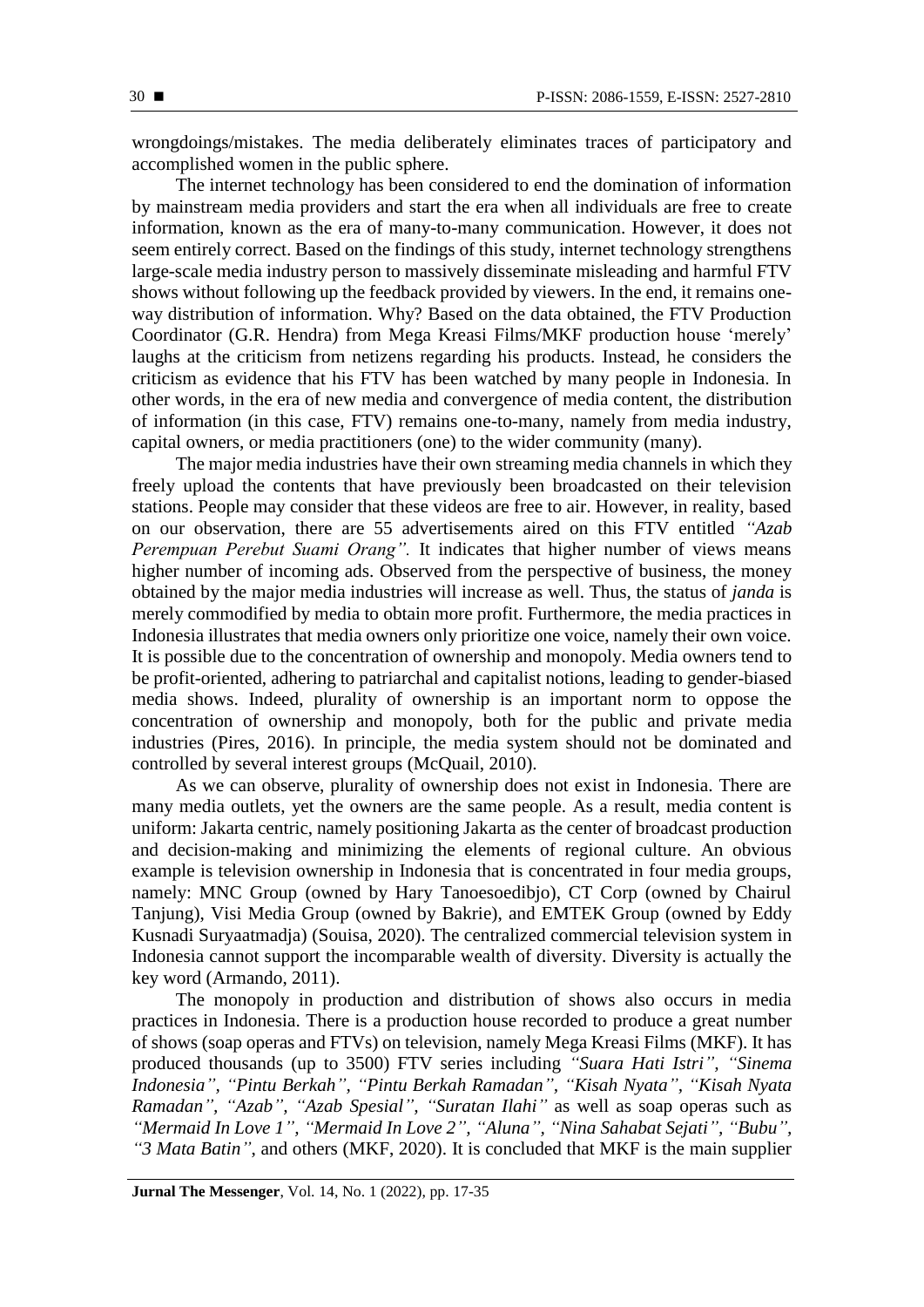of FTVs and soap operas to SCTV and Indosiar television stations. MKF was founded by three brothers (Sonu Samtani, Sonya Samtani and Shalu Mulani) who are nephews of Gope T. Samtani (the owner of Rapi Films production house), meaning MKF hass blood relationship with Rapi Films. In addition, there is also a production house named MNC Pictures that is a subsidiary of MNC Group. Therefore, it is not surprising that MNC Pictures is the main distributor/supplier of soap operas or films aired on television stations owned by MNC Group (RCTI, MNCTV and Global TV).

Based on the aforementioned explanation, the conceptual flow of the findings of the study on the convergence of media content in Indonesia towards the minority groups (*janda*) is presented as follows: patriarchal ideology, evident from the political, social, and cultural systems, becomes the ideological basis of the media owners, practitioners, and advertisers in Indonesia. It is observed in gender-biased media contents as they merely voice the interests of the dominant group. This scheme is detrimental to the minority groups and marginalizes the voices and values of these groups. Ideally, two-way communication should be implemented in this digital era. However, in the case of FTV broadcasting, media tend to ignore the opposing feedback from netizens in online streaming (still one to many in the new media era). As a result, the minority groups are increasingly muted by the gender-biased media controlled by patriarchal community groups.



Figure 9. The Scheme for the Convergence of Media Content in Indonesia towards the Minority Group (*Janda*)

Meanwhile, the limitation of the study is that we could not directly observe the production process of the FTV at the shooting location since it was conducted during the Covid-19 pandemic. Thus, we had discussions with FTV producers via video calls. Another limitation is we could not include more scenes to show intertextuality. The goodness criteria of the study is evident from the historical situatedness. The stigma attached to *janda* persists, becoming a sexy term to sell. It is not surprising that various feature films from the 1950s to the present day use the title of *janda* to attract viewers.

## **Conclusion**

This study concludes that the content of media convergence has not been in favor of women. The existence of the covid pandemic has been used by media owners through online/streaming platforms, to strengthen media capitalism and further marginalize minority groups in the media. Media practitioners tend to continuously produce and reproduce content that contains stigma and negative labelling of the minority groups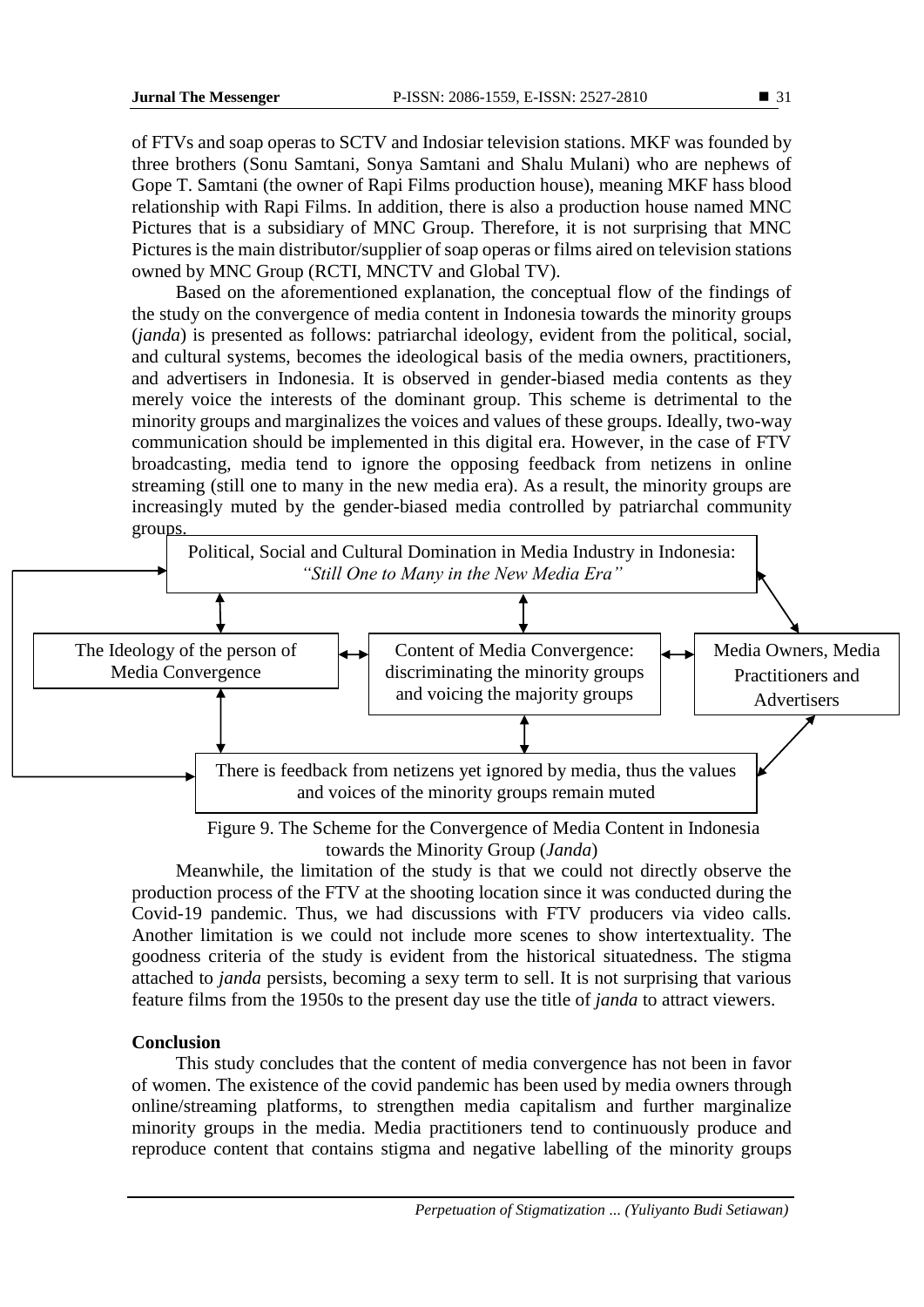(*janda*), further reinforcing the patriarchal values in the social, political, cultural and religious systems in the society. Referring to such phenomenon, it is necessary to have a movement or research in the form of media literacy. Media literacy is defined as the ability of media consumers to access, test, create, and interpret media messages that can influence their beliefs and analyses on certain topics related to information produced by media (Shinta et al., 2019; Tutiasri & Febriyanti, 2021). Media literacy concerning the phenomenon of media shows with the theme of marginalized groups (*janda*, poor people, people with disabilities, people with HIV/AIDS, or even LGBT) that do not educate and tend to be 'trashy', needs to be continuously conveyed to the public since an early age. It can be conveyed face-to-face or even through the internet technology. Moreover, with the presence of the internet and smartphones, it has formed a digital literacy culture in society (Lestari et al., 2018). It aims to create media literate community who are more capable and critical in selecting educated shows from shows with negative connotations. We strongly suggest media literacy as the recommendation of the study.

### **Conflict of Interest**

We certify that there is no conflict of interest with any financial, personal, or other relationships with other people or organization related to the material discussed in the manuscript.

#### **Acknowledgements**

We would like to express our gratitude to the Directorate of Research and Development, Universitas Indonesia, for providing Financial Assistance for Doctoral International Indexed Publication (PUTI) with the contract number: NKB-726/UN2.RST/HKP.05.00/2020, including financing the publication of this study.

#### **References**

- Al-Maroof, R., Ayoubi, K., Alhumaid, K., Aburayya, A., Alshurideh, M., Alfaisal, R., & Salloum, S. (2021). The Acceptance of Social Media Video for Knowledge Acquisition, Sharing and Application: A comparative study among YouTube users and TikTok Users' for Medical Purposes. *International Journal of Data and Network Science*, *5*(3), 197–214. https://doi.org/10.5267/j.ijdns.2021.6.013
- Ardian, D. (2020). *Lagu 'Corona' alias Comunitas Rondo Merana Dinilai Tak Peka*. Https://Hot.Detik.Com. https://hot.detik.com/music/d-4921590/lagu-corona-aliascomunitas-rondo-merana-dinilai-tak-peka
- Ariani, I., & Rachmadani, F. (2020). Internet Memes with Feminist Content as a Communication Media of Philosophical Meaning through Building a Deep Understandings on Women's Positions. *Jurnal Komunikasi: Malaysian Journal of Communication*, *36*(2), 106–123. https://doi.org/https://doi.org/10.17576/JKMJC-2020-3602-07
- Armando, A. (2011). *Televisi Jakarta di Atas Indonesia, Kisah Kegagalan Sistem Televisi Berjaringan di Indonesia*. Penerbit Bentang.
- Artarina, M., & Ariana, R. W. (2019). Femininitas dan Wanita Pelakor (Analisis Wacana Kritis pada Akun Instagram@Mulanjameelaqueen). *Jurnal Sastra Studi Ilmiah Sastra*, *9*(2), 101–108.
- Austin, T. R. (1979). [Review of Story and Discourse: Narrative Structure in Fiction and Film, by S. Chatman]. *The Journal of Aesthetics and Art Criticism*, *38*(2), 207–208. https://doi.org/https://doi.org/10.2307/430732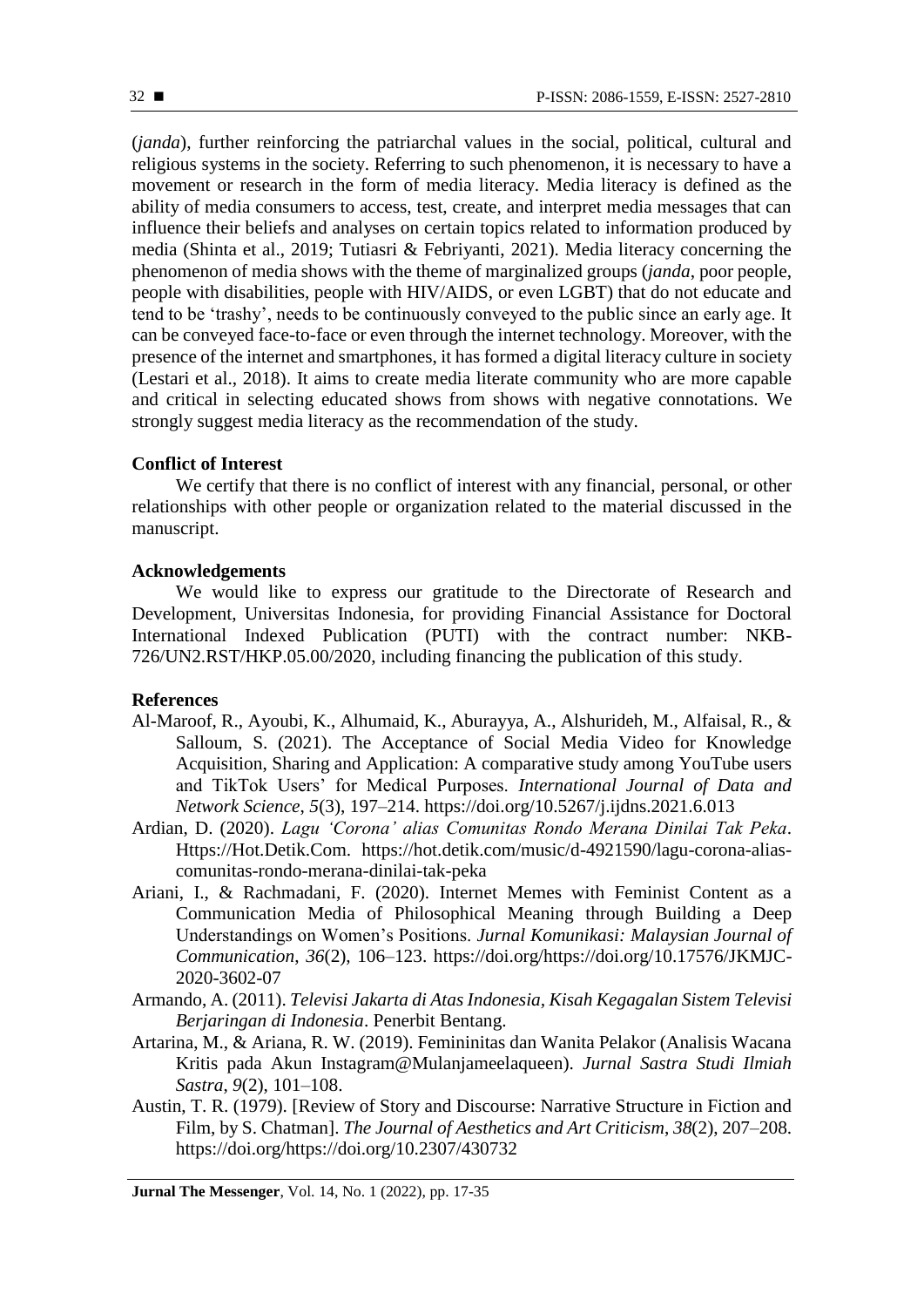- Bal, M. (1997). *Narratology Introduction to the Theory of Narrative*. University of Toronto Press.
- Baran, S. (2011). *Introduction to Mass Communication: Media Literacy and Culture*. McGraw-Hill Humanities/Social Sciences/Languages.
- Black, S. (2020). Yoga, Sexual Violation and Discourse: Reconfigured Hegemonies and Feminist Voices. *Australian Feminist Studies*, *35*(105), 277–292. https://doi.org/10.1080/08164649.2020.1775067
- Chatman, S. (1975). Towards a Theory of Narrative. *New Literary History*, *6*(2), 295– 318. https://doi.org/https://doi.org/10.2307/468421
- Chatman, S. (1980). *Story and Discourse, Narrative Structure in Fiction and Film*. Cornell University Press.
- Connell, R. (2014). Feminist Scholarship and the Public Realm in Postcolonial Australia. *Australian Feminist Studies*, *29*(80), 215–230. https://doi.org/10.1080/08164649.2014.928187
- Creese, H. (2016). The Legal Status of Widows and Divorcees (janda) in Colonial Bali. *Indonesia and the Malay World*, *44*(128), 84–103. https://doi.org/10.1080/13639811.2015.1100862
- Cu, T. T., & Le, T. Y. (2021). The role of social media marketing in attracting investment capital in industrial parks in the context of COVID-19. *International Journal of Data and Network Science*, *5*(4), 727–736. https://doi.org/10.5267/j.ijdns.2021.7.009
- Dahono, Y. (2021). *Data: Ini Media Sosial Paling Populer di Indonesia 2020-2021*. https://www.beritasatu.com/digital/733355/dataini-media-sosial-paling-populer-di-indonesia-20202021
- Daidj, N. (2011). Media Convergence and Business Ecosystems. *Global Media Journal*, *11*(19), 1–12.
- Dalimunthe, A. (2020). *Sinetron 'Suara Hati Istri' Rajai Perolehan Rating Tertinggi Drama Televisi*. Https://Www.Industry.Co.Id. https://www.industry.co.id/read/68229/sinetron-suara-hati-istri-rajai-perolehanrating-tertinggi-drama-televisi
- Ellis, G. (2012). Book Review: Media and Democracy. *Media International Australia*, *144*(1), 170–171. https://doi.org/10.1177/1329878x1214400127
- Foss, K. A., & Littlejohn, S. W. (2008). *Theories of Human Communication (Ninth Edition)* (Ninth Edit). Thomson Wadsworth.
- García-Orosa, B. (2021). Disinformation, social media, bots, and astroturfing: the fourth wave of digital democracy. *Profesional de La Informacion*, *30*(6), 1–9. https://doi.org/10.3145/epi.2021.nov.03
- Gerard, M., & Poepsel, M. (2018). Black Widow: Female Representation in the Marvel Cinematic Universe. *Polymath: An Interdisciplinary Arts and Sciences Journal*, *8*(2), 27–53.
- Julijanti, D. M. (2012). Dinamika Digitalisasi dan Konvergensi Media Televisi di Indonesia. *Observasi*, *10*(2), 93–102.
- Komara, C. (2021). *Tanggapan Saya sebagai Penulis Skenario FTV Kisah Nyata Indosiar atas Protes K-Popers*. Mojok.Co.
- Kumar, A. (2011). Mass Media and Muslims in India: Representation or Subversion. *Journal of Muslim Minority Affairs*, *31*(1), 59–77. https://doi.org/10.1080/13602004.2011.556889
- Lestari, A. P., & Sunarto. (2018). Digital Gender Gap for Housewives. *Jurnal The*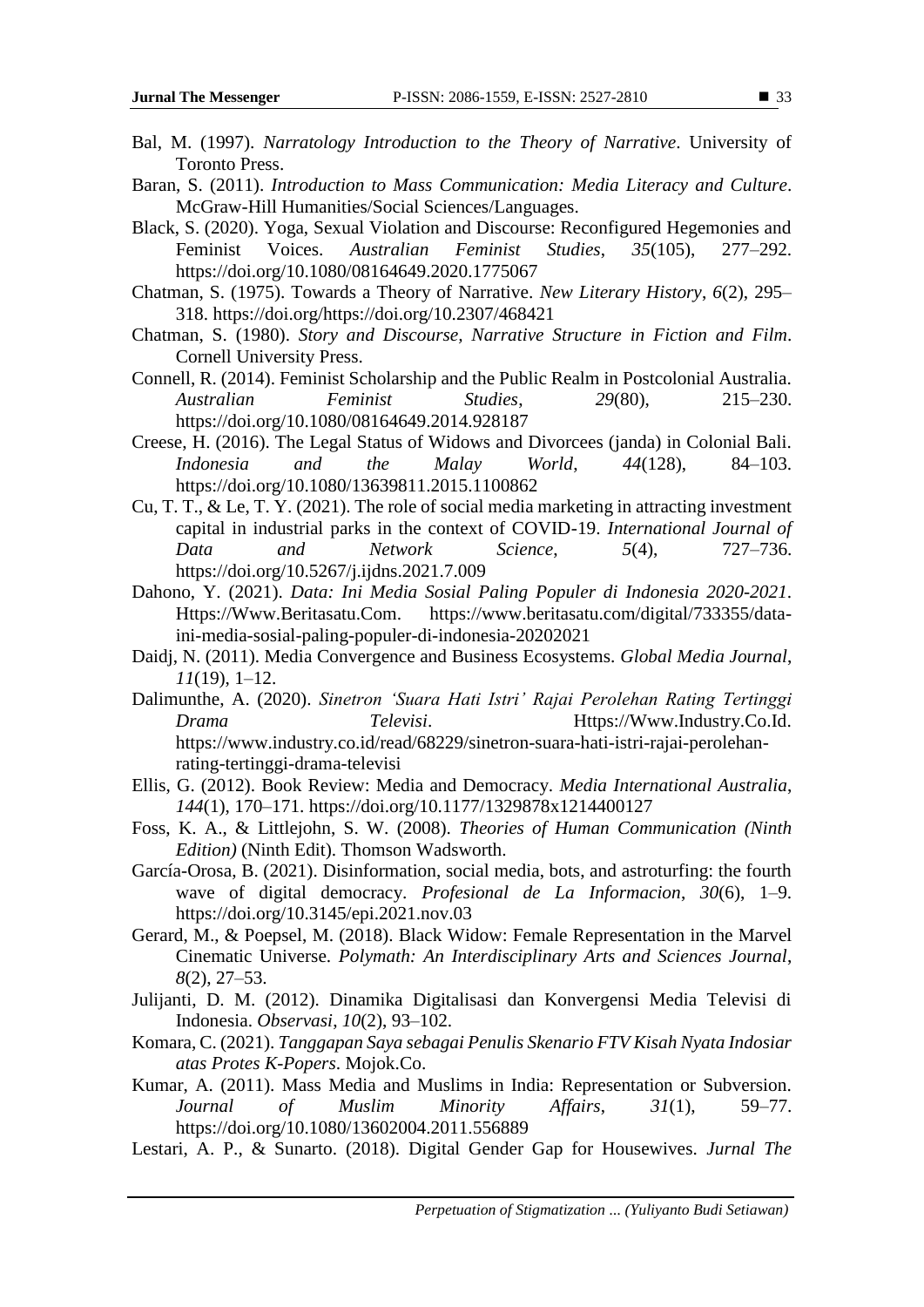*Messenger*, *10*(1), 63–71.

https://doi.org/http://dx.doi.org/10.26623/themessenger.v10i1.729

- Lestari, A., Sunarto, S., Setiawan, Y. B., Napitupulu, D., & Rahim, R. (2018). The new system for promoting news through social media. *International Journal of Data* and *Network* Science, 2(2). 57–62. *and Network Science*, *2*(2), 57–62. https://doi.org/https://doi.org/10.5267/j.ijdns.2018.7.002
- Lopez, L. K. (2017). Always on the Phone: The Invisible Role of Hmong Women in Diasporic Media Industries. *Communication, Culture and Critique*, *10*(2), 185–202. https://doi.org/10.1111/cccr.12156
- Lubis, M. (2020). *Siaran Pers: Covid-19 dan Dampaknya pada Tren Konsumsi Media*. Nielsen. https://www.nielsen.com/id/id/press-releases/2020/covid-19-dandampaknya-pada-tren-konsumsi-media/
- Mahy, P., Winarnita, M. S., & Herriman, N. (2016). Presumptions of Promiscuity: Reflections on being a Widow or Divorcee from Three Indonesian Communities.<br> *Indonesia* and the Malay World, 44(128), 47–67. *Indonesia and the Malay World*, *44*(128), 47–67. https://doi.org/10.1080/13639811.2015.1100872
- Marmaryan, N. (2010). Minority, Concept and Related Issues. *НАУЧНИТРУДОВЕНАРУСЕНСКИЯУНИВЕРСИТЕТ*, 63–68.
- McQuail, D. (2010). *McQuail's Mass Communication Theory* (6th Edition). Sage Publications, Inc.
- Millerson, G. (1987). *The Technique of Television Production* (Eleventh E). Focus Press. Mills, S. (1997). *Discourse*. Routledge.
- Mishra, S. (2014). Media convergence. *Convergence: The International Journal of Research into New Media Technologies*, *22*(1), 102–112. https://doi.org/10.1177/1354856514531528
- MKF. (2020). *About Us*. Https://Www.Megakreasifilms.Com. https://www.megakreasifilms.com/about-us
- Moreton-Robinson, A. (2011). The white man's burden: Patriarchal White Epistemic Violence and Aboriginal Women's Knowledges within the Academy. *Australian Feminist Studies*, *26*(70), 413–431. https://doi.org/10.1080/08164649.2011.621175 Nadia, I. F. (2007). *Suara Perempuan Korban Tragedi '65*. Galang Press.
- Parker, L., & Creese, H. (2016). The stigmatisation of Widows and Divorcees (Janda) in Indonesian Society. *Indonesia and the Malay World*, *44*(128), 1–6. https://doi.org/10.1080/13639811.2015.1111647
- Pires, A. J. G. (2016). Media Plurality: Private versus Mixed Duopolies. *Journal of Public Economic Theory*, *18*(6), 942–960. https://doi.org/10.1111/jpet.12210
- Setiawan, Y. B. (2009). Memahami Komunikasi Kelompok dalam Pendampingan Korban Kekerasan Jerbasis Gender. *Jurnal The Messenger*, *1*(1), 48–59. https://doi.org/http://dx.doi.org/10.26623/themessenger.v1i1.177
- Setiawan, Yuliyanto Budi, Sarwono, B. K., Asteria, D., & Sunarto. (2018). Representation about Widow on Mass Media Content. *E3S Web of Conferences*, *73*, 10–12. https://doi.org/10.1051/e3sconf/20187314013
- Shinta, A. D., Salleh, M. A. M., & Ali, M. N. S. (2019). Analysis of the Moderating Effect of Media Literacy on Cervical Cancer Preventive Behaviours. *Jurnal Komunikasi: Malaysian Journal of Communication*, *35*(1), 156–170. https://doi.org/https://doi.org/10.17576/JKMJC-2019-3501-11
- Silver, D., Lee, M., & Childress, C. C. (2016). Genre Complexes in Popular Music. *PLoS ONE*, *11*(5), e0155471. https://doi.org/10.1371/journal.pone.0155471